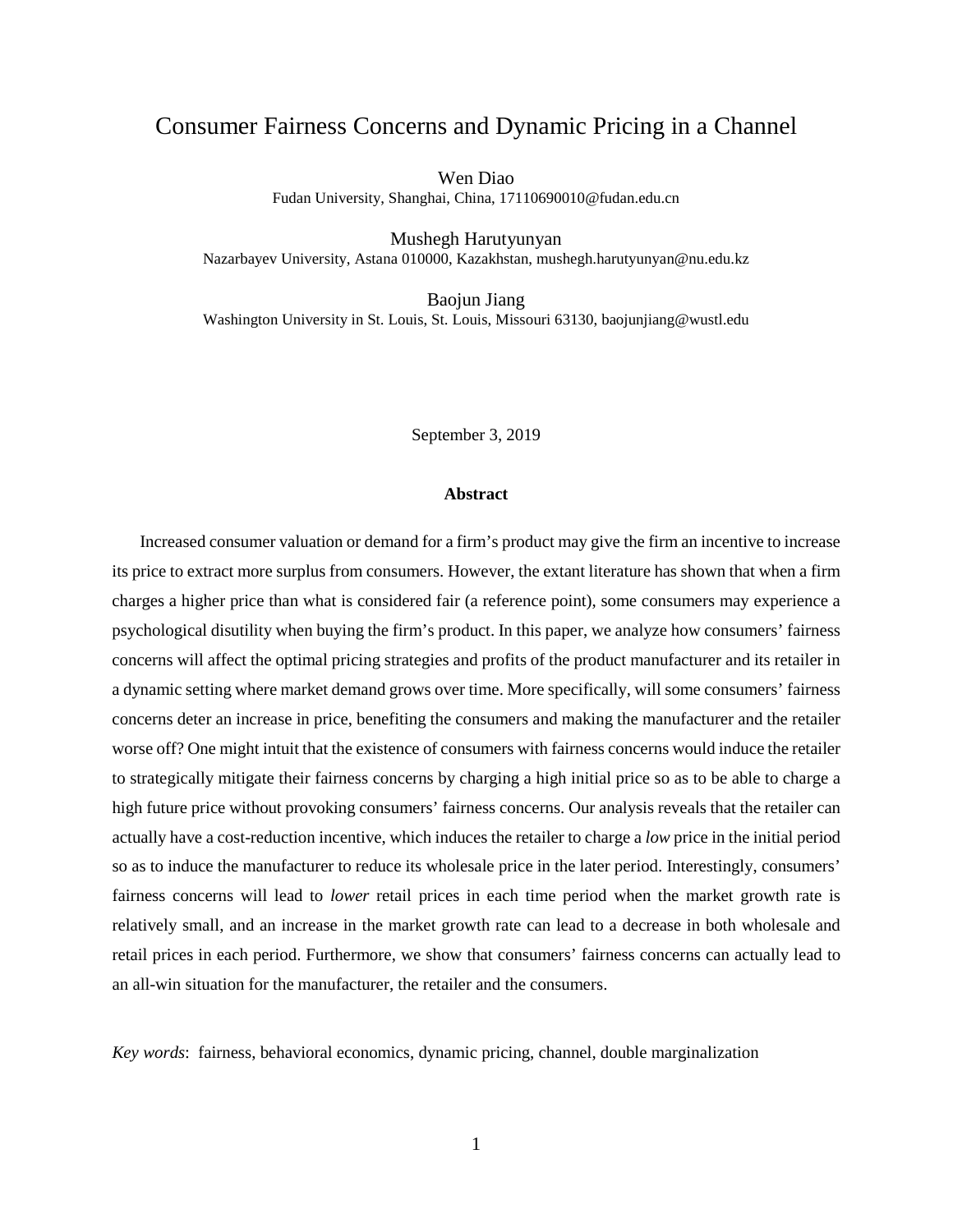#### *INTRODUCTION*

When a new product is introduced to the market, its demand is typically low in the beginning. However, over time, product demand may shift upwards due to positive word-of-mouth, increased brand awareness among consumers, etc. Naturally, when a firm experiences an increase in its product's demand, the firm has an incentive to raise its price to increase its profit. However, such price increases may lead to negative responses from some consumers. For example, when Netflix decided to increase its monthly subscription fees in 2011, some consumers felt that the company is exploiting its popularity and trying to profit at their expense. Within several months, Netflix lost more than 800,000 subscribers and consumers' goodwill (Sandoval, 2012). The extant literature in consumer behavior has also established that consumers tend to perceive it as unfair when a firm exploits increased demand to raise its price (e.g., Kahneman et al. 1986, Dickson and Karapurakal 1994). Furthermore, Campbell (1999) shows that consumers tend to consider increased demand to be a negative motive for a firm's price increase and that such a price increase will be perceived as unfair, reducing consumers' willingness to purchase the firm's product.

To investigate whether consumers may change their purchase decisions due to their perception of unfair price increase, we have conducted an online survey with 140 subjects. In the survey, we tell the subjects that their valuation (i.e., usage benefit) for a new product is \$100 and the price of the product is \$95. This implies that at the current price all subjects should buy the product since they can derive a positive economic surplus buying the product. We then inform the subjects that the firm had been charging a lower price before (at \$50, \$60, \$70, \$80 between subjects) and that the firm has increased its price to the current level (\$95) due to a demand increase. The result of the survey is illustrated in Figure 1, which shows a clear positive correlation between the purchase rate and the past retail price of the product. That is, the lower the past price of the product (relative to the current price), the lower the consumer's purchase rate (i.e. what fraction of the consumers will buy the product). In other words, a higher price increase will lead to more consumers choosing to not buy the product even though they can obtain a positive economic surplus from the purchase. We also ask the subjects why they would buy (or not buy) the product. The majority of those who choose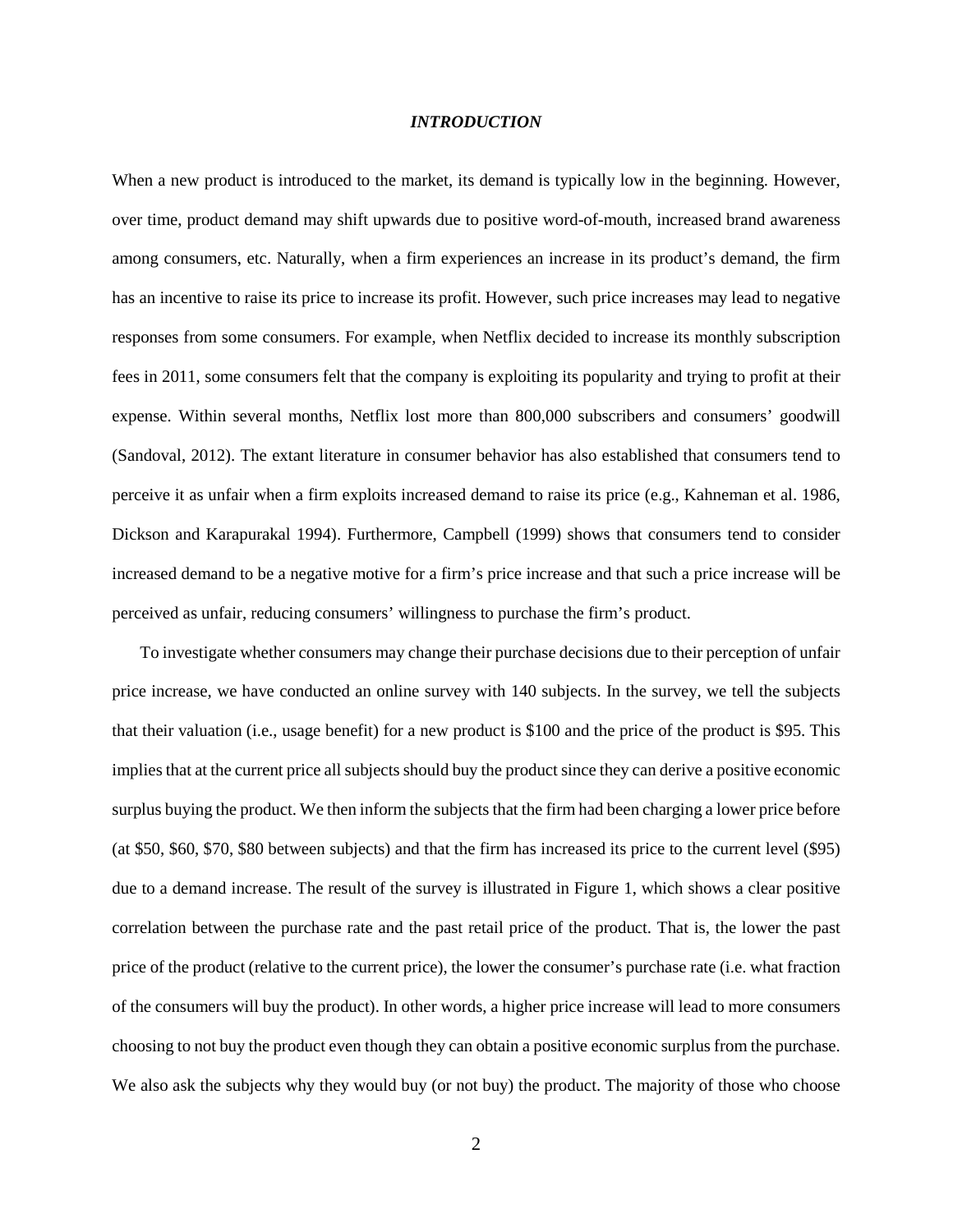not to buy the product say that they perceive the price increase as unfair. For example, according to one of the participants, "that is an extreme price jump nearly doubling in price and I don't feel that it is fair to the consumer even if they do get a money's worth of use out of it." Another participant has indicated that "it is unfair that they raised the prices just because they know people will pay it."



One might intuit that consumers' fairness concerns will prevent or mitigate price hikes, making consumers better off and firms worse off. While we find that this intuition holds in a centralized channel, our analysis of a decentralized channel reveals new insights about the effect of consumers' fairness concerns on the manufacturer's and its retailer's pricing strategies and their equilibrium profits. More specifically, we examine a channel, where a manufacturer sells its product through a retailer in two time periods, in a market with a growing demand, which gives both the manufacturer and the retailer an incentive to raise prices in the second period. However, there is a segment of consumers who have fairness concerns, so if the retailer raises its second-period price, there will be a demand drop in that segment of consumers due to their fairness concerns. Our analysis reveals several interesting findings.

First, the existence of consumers with fairness concerns will, in equilibrium, make the manufacturer raise its first-period wholesale price and reduce its second-period wholesale price. Our analysis reveals a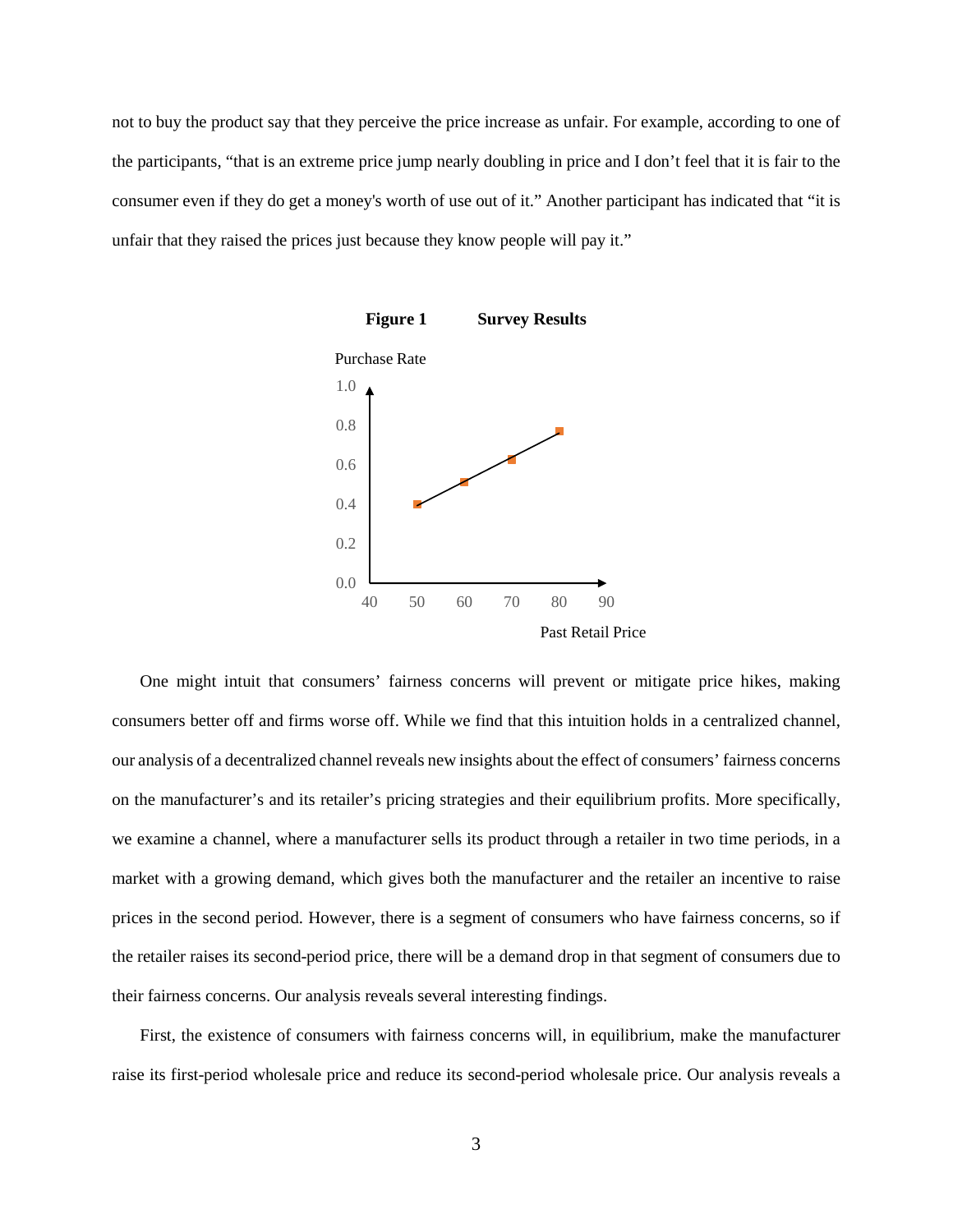critical link between the two periods when the market has a segment of consumers with fairness concerns the lower the retailer's *first-period* retail price, the lower the manufacturer's best-response *second-period* wholesale price, which is the retailer's second-period marginal cost. So, all else equal, the retailer will have an incentive to keep its first-period retail price low. Thus, anticipating this, the manufacturer will increase its first-period wholesale price, with less concern of causing a high retail price which would reduce firstperiod sales. Furthermore, when the retailer charges a relatively low first-period price, it gains an incentive to charge a low price in the second period as well in order to avoid raising consumers' fairness concerns, which alleviates the double marginalization problem in the channel, giving the manufacturer an incentive to reduce its second-period wholesale price to increase unit sales in the second period.

Second, counterintuitively, consumer fairness concerns can, in equilibrium, reduce both the first-period and second-period retail prices. One might intuit that the existence of a segment of consumers with fairness concerns will induce the retailer to *raise* its first-period price so that a price increase in the second period (induced by demand growth) will lessen the demand drop due to fairness concerns. However, with a segment of fair-minded consumers in the market, the retailer has to trade off two *opposing* incentives when choosing its first-period price. On one hand, the retailer has an incentive to raise its first-period price to mitigate or eliminate the second-period demand drop due to fairness concerns. We refer to this incentive as the retailer's *fairness-mitigation incentive*. On the other hand, the retailer also has an incentive to reduce its first-period price to induce a lower second-period wholesale price, which directly lowers the retailer's marginal cost in the second period. We refer to this incentive as the retailer's *cost-reduction incentive*. When the market growth rate is relatively small, the retailer's fairness-mitigation incentive will be dominated by its cost-reduction incentive, so the retailer will *lower* its first-period price.

Third, we find that an increase in the market growth rate can induce both the manufacturer and the retailer to *decrease* their prices in both periods. More specifically, when the market growth rate becomes sufficiently high, the second-period market becomes much more "important" relative to the first-period market. So, the manufacturer gains an incentive to dramatically reduce its first-period wholesale price to induce the retailer to lower its first-period price, because a lower first-period retail price will alleviate the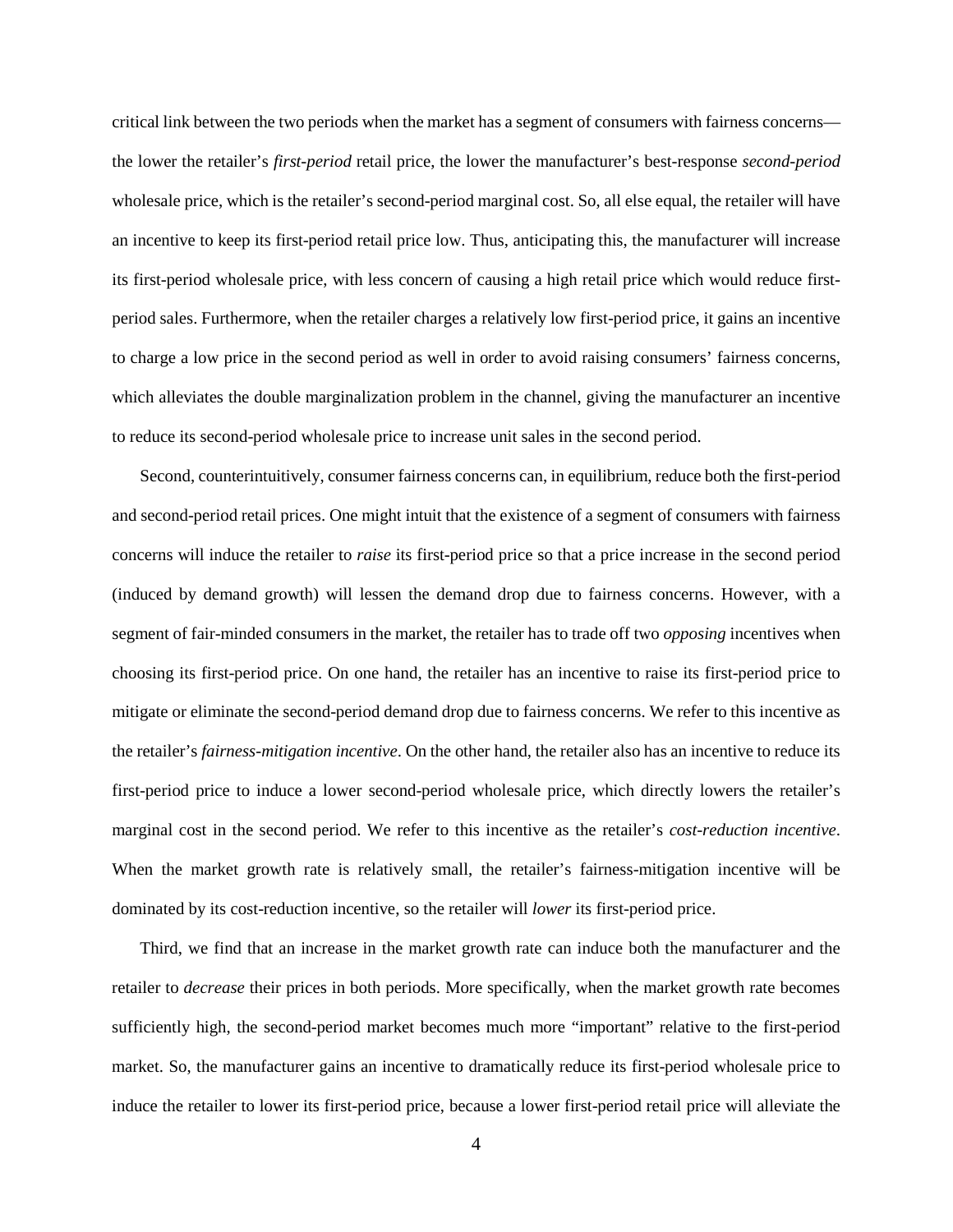double-marginalization problem in the second period, allowing both the manufacturer and the retailer to extract more profit from the growing market. This occurs when the market growth rate increases from below to just above some threshold. Below the threshold, the manufacturer will choose a high first-period wholesale price to exploit the retailer's strong cost-reduction incentive (relative to its fairness-mitigation incentive) whereas above that threshold the manufacturer will charge a low first-period wholesale price to induce a low first-period retail price so as to make the channel much more efficient (coordinated) in the second period. Thus, when the market growth rate increases from below the threshold to just above it, the manufacturer's strategic paradigm shift will lead to a drop in the first-period wholesale price as well as a drop in the first-period retail price and consequently, the second-period wholesale price and the secondperiod retail price will also decrease.

Fourth, interestingly, though the direct effect of consumer fairness concerns will (weakly) reduce the second-period demand and hurt the manufacturer's profit, its strategic effect can help the manufacturer mitigate the double-marginalization problem and improve its profits in both periods if the market growth rate is not too large. If the market growth rate is relatively small, the retailer has a relatively stronger costreduction incentive than the fairness-mitigation incentive when choosing its first-period price, so the manufacturer can increase its first-period wholesale price without inducing much increase in the first-period retail price. Thus, the manufacturer's first-period profit will increase as a result of the existence of consumers with fairness concerns. In the second period, because of fairness concerns, given the retailer's not-too-high first-period price, the manufacturer knows that the retailer will have an incentive to not charge very high prices in the second period in order to mitigate the demand drop due to fairness concerns. That is, the double-marginalization problem is also alleviated in the second period, making the channel more efficient (coordinated) and allowing the manufacturer to reduce its second-period wholesale price to significantly increase its second-period sales, hence improving its second-period profit. Thus, when the market growth rate is not very large, the manufacturer's profit can increase in both periods.

Lastly, we show that the manufacturer's benefit from consumer fairness concerns does not have to come at the expense of the retailer or the consumer, i.e., the retailer and the consumer can also benefit from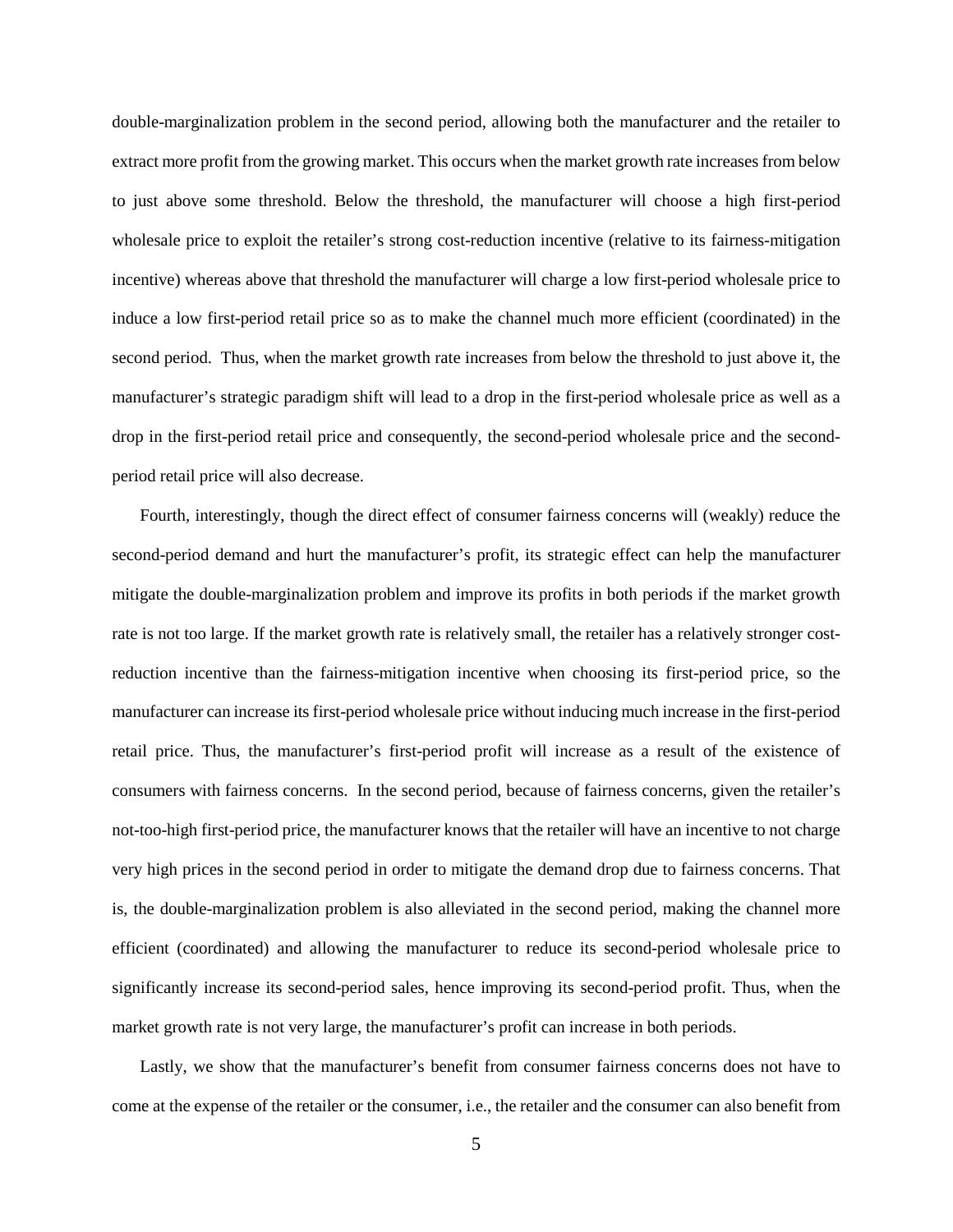the existence of consumers with fairness concerns. The underlying reason is that consumer fairness concerns can allow the retailer to strategically decrease its first-period price to induce the manufacturer to lower its wholesale price in the second period. In essence, the retailer can use a low first-period mark-up (over the first-period wholesale price) to "commit" to a relatively low future retail price, sacrificing some first-period profits in order to reduce its marginal cost (wholesale price) in the second period. So, if the market growth rate is relatively large, the retailer's benefit from the second period can more than offset its loss in first-period profit. Moreover, the strategic cost-reduction effect in the second period can also raise the second-period consumer surplus enough to more than compensate for the decrease in the first-period consumer surplus (due to the manufacturer's strategically increased first-period wholesale price), thus making consumers overall better off. In summary, we find that consumer fairness concerns can lead to an all-win outcome for the manufacturer, the retailer, and the consumers.

The rest of the paper is organized as follows. In the next section, we review the related literature. The Model section introduces our core modeling framework of a decentralized channel facing a growing market with a segment of consumers having fairness concerns. In this section, we analyze two useful benchmarks: (1) no consumers in the market have fairness concerns, and (2) the case of a centralized manufacturer (selling directly to consumers). The Analysis and Results section analyzes the core model and discusses the effects of consumer fairness concerns on the equilibrium outcome in the channel. Finally, we conclude the paper with some discussions in the last section.

## *LITERATURE REVIEW*

One significant stream of literature in consumer behavior and psychology has studied consumers' perceptions of price fairness and their impact on the consumers' purchase decisions. Kahneman et al. (1986), Sinha and Batra (1999) and Maxwell (2002) demonstrate that consumers who perceive a firm as unfair will become less willing to purchase that firm's product. Kahneman et al. (1986) document that most consumers consider it unfair for a firm to raise prices to exploit higher product demand. Campbell (1999) shows that consumers tend to consider increased demand to be a negative motive for a firm's price increase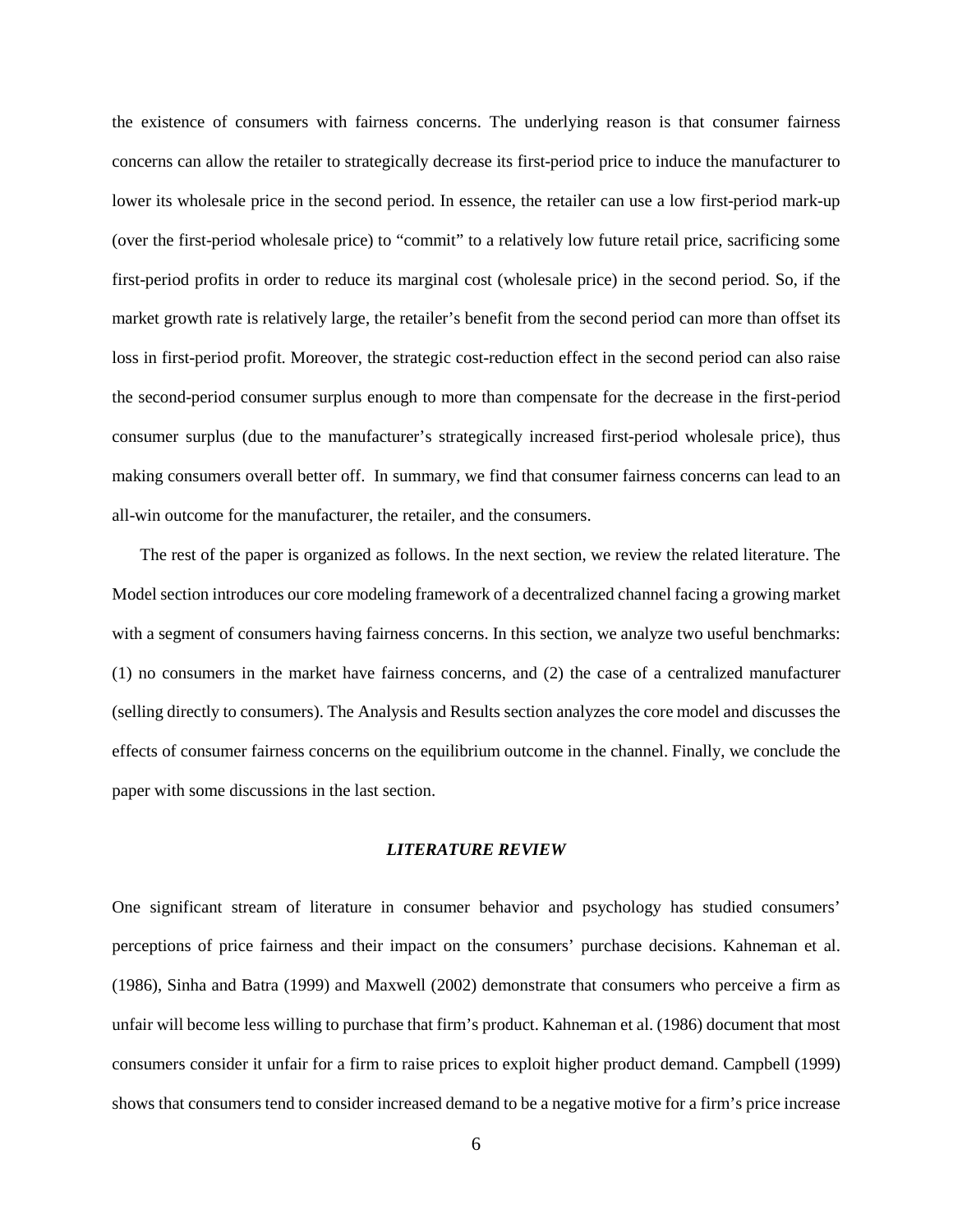and that such a price increase will be perceived as unfair, reducing consumers' willingness to purchase the firm's product. Furthermore, a number of studies have found that consumers often take past prices as a reference point, and thus, consumers tend to perceive a firm's price increase as a loss, making them less likely to purchase from the firm. This paper takes it as given that some consumers may perceive a firm's price increase as unfair and thus be less likely to purchase the firm's product. We investigate how such fairness concerns will affect the manufacturer's and the retailer's dynamic pricing decisions and their profits. We show that, in a decentralized channel, consumer fairness concerns about price increases can actually lead to an *all-win* outcome for the manufacturer, the retailer, and the consumers.

A stream of extant literature has studied the effects of managers' and consumers' behavioral preferences on the market outcome. Fehr and Schmidt (1999) investigate peer-induced inequity aversion, where a player has some disutility if her payoff is different from what other players receive. Extant literature has also analyzed reciprocity among players (Charness and Rabin 2002), consumers' concern for their payoff standing relative to other players (Bolton and Ockenfels 2000), context-dependent preferences (Narasimhan and Turut 2013), outcome-dependent behavioral preferences (Jiang et al. 2017; Zou et al. 2019), peerinduced fairness concerns (Ho and Su 2009; Chen and Cui 2013), the existence of reference groups (Amaldoss and Jain 2008), reference products (Amaldoss and He 2017) and behavioral preferences by managers or firms (Jiang and Liu 2019; Jiang et al. 2014). Several studies have analytically investigated the effects of consumer fairness concerns in monopoly markets. Guo (2015) shows that a monopolist's ex ante profit may increase as more consumers become inequity-averse. Guo and Jiang (2016) show that consumers' fairness concerns can induce a monopolist to reduce its product quality, making consumers worse off. Li and Jain (2015) study consumers' fairness concerns that arise from price discrimination when a firm charges different prices to its existing customers versus new customers.

Note that, from a conceptual point of view, fairness concerns in the aforementioned literature can be seen as a type of loss aversion since one can frame fairness concerns as consumers being averse to paying a higher price than the reference price. In this paper, we will use the "fairness" terminology since many subjects in our survey specifically used "fair" or "unfair" to describe the firm's price increases. Some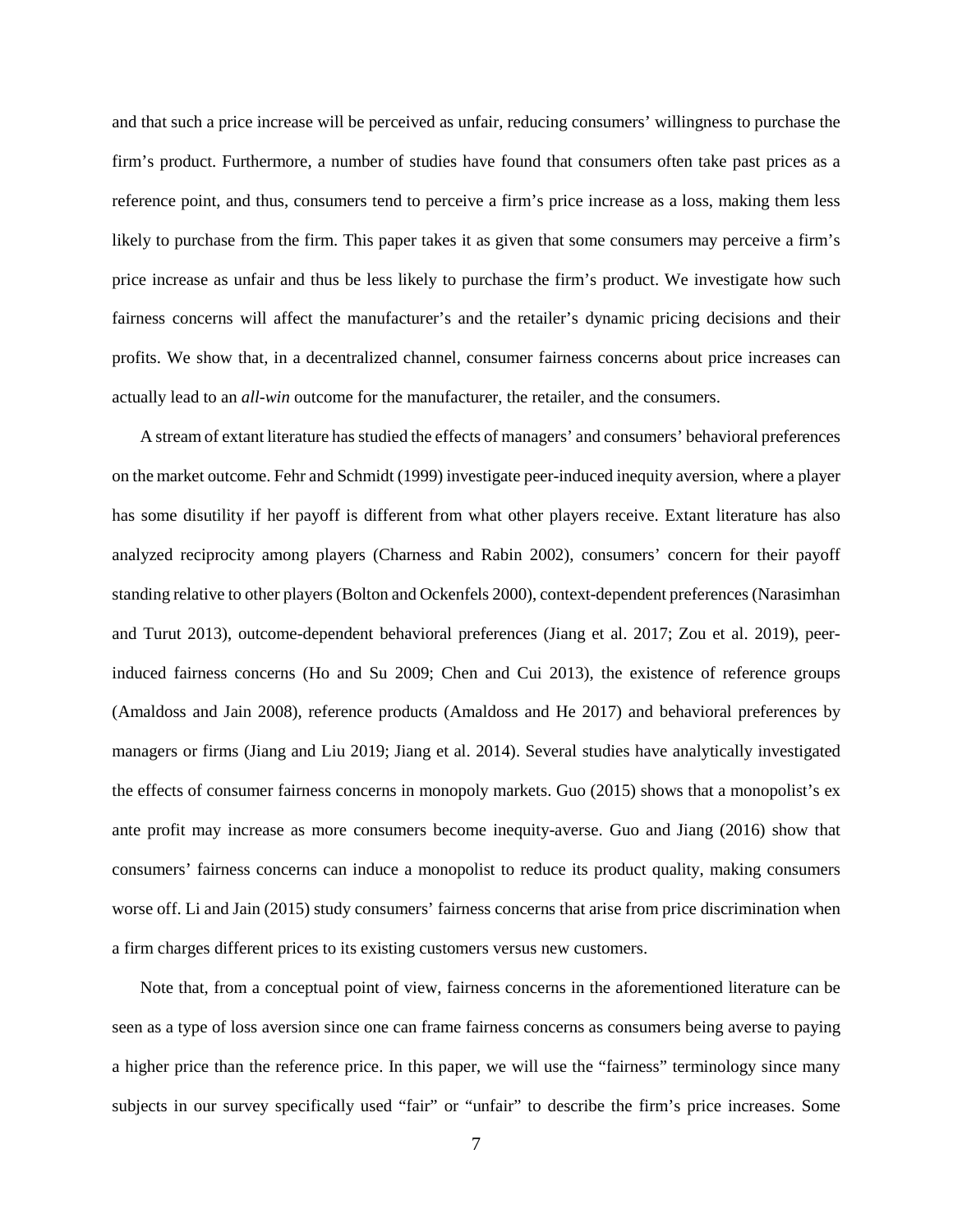existing literature has examined firms' pricing decisions when the consumers perceive the firm's price as a gain or a loss relative to some reference price.[1](#page-7-0) Greenleaf (1995) studies a firm selling directly to consumers and analyzes the effect of an exogenously given reference price formation process on the firm's optimal price promotions. Kopalle et al. (1996) extend Greenleaf (1995) by examining a firm that sells multiple products; they show that reference prices can lead to constant prices over time if consumers are very sensitive to losses relative to the reference prices. Kuksov and Wang (2014) show that when consumers' search cost is sufficiently small, the existence of loss-averse consumers can alleviate price competition, making firms better off. These studies on reference-dependent consumer preferences have focused on firms that sell directly to consumers.

Several papers in the literature have analyzed reference-dependent preference in distribution channels. For example, Ho and Zhang (2008) show that when the retailer's utility is reference dependent, the manufacturer's use of two-part tariffs may decrease channel efficiency. Cui et al. (2007) show that when the retailer cares about distributional fairness of channel profits, the manufacturer can achieve full channel coordination with a simple wholesale price. Zhang et al. (2014) study dynamic pricing with reference-price effects in a channel; using a continuous-time, infinite-horizon model, and assuming the consumer's reference price evolves following a differential equation with respect to time, they show that both centralized and decentralized channels always prefer that consumers have a higher initial exogenous reference price and are more sensitive to the reference-price effect. Yi et al. (2018) show that if consumers have very strong fairness concerns, the manufacturer may want to sell its product indirectly through an intermediary (i.e. an agent) rather than selling directly to consumers, because selling through an intermediary will prevent consumers from feeling unfair about the manufacturer's high profit margin.

We contribute to the aforementioned literature by explicitly studying the dynamic wholesale and retail pricing decisions in a channel that faces a segment of consumers with fairness concerns about price increases. We find that, in a decentralized channel with consumer fairness concerns, the retailer has both

<span id="page-7-0"></span><sup>&</sup>lt;sup>1</sup> For a review of the reference price research, see Mazumdar et al.  $(2005)$ .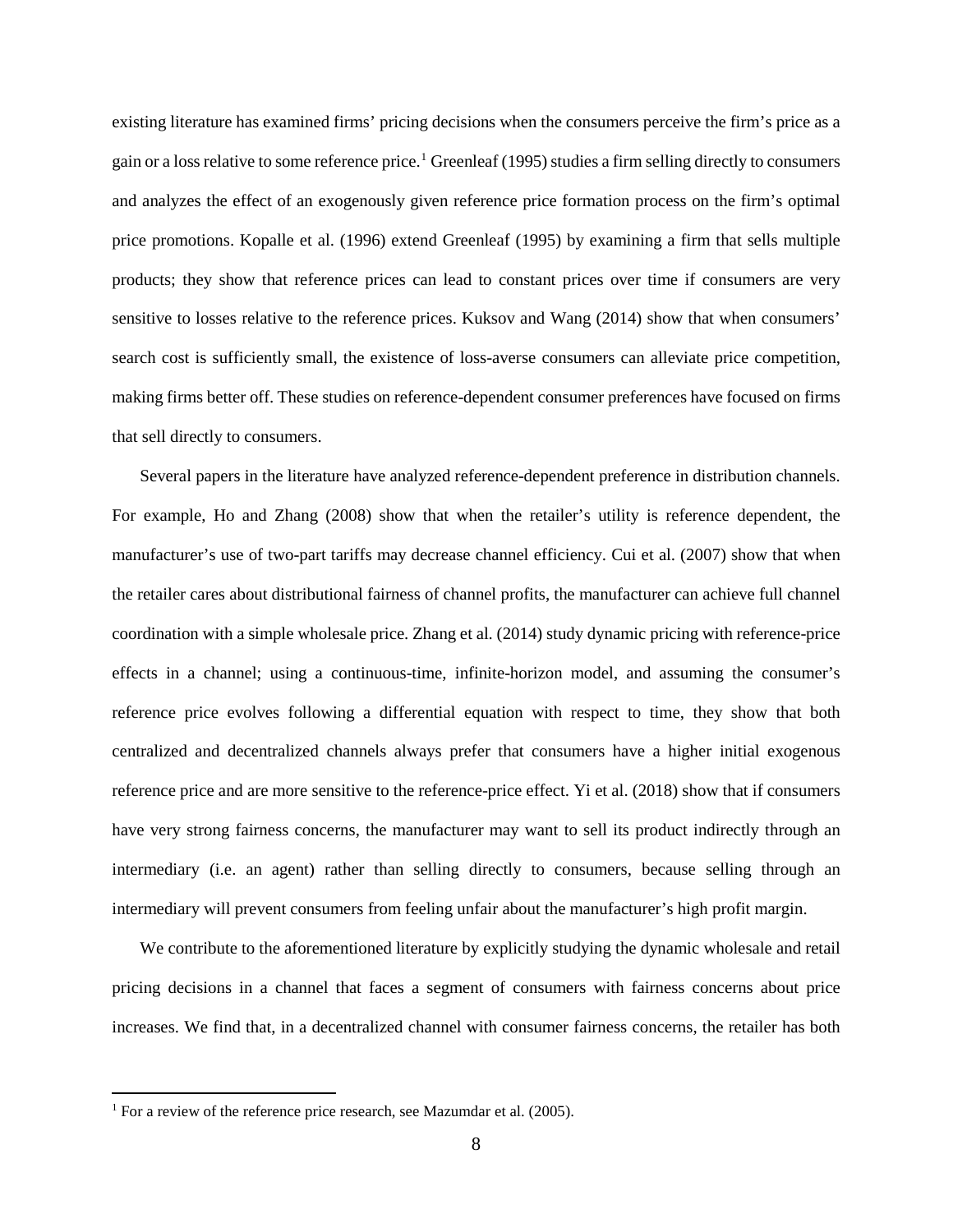*fairness-mitigation* and *cost-reduction* incentives when choosing its early-period price. We show that the existence of a segment of consumers with fairness concerns can lead to a win-win outcome for the manufacturer and the retailer, because it can enable the retailer to use its first-period price to alleviate the manufacturer's double-marginalization concerns in the second period, hence reducing the equilibrium second-period wholesale price, which makes the channel more efficient. We also study the role of market growth on the market outcome. Interestingly, an increase in the market growth rate can lead to a *decrease* in retail and wholesale prices in both periods. We show that when the market growth rate is not too small, consumer fairness concerns can lead to an *all-win* outcome for the manufacturer, the retailer, and the consumers.

#### *MODEL*

Consider a manufacturer selling its product through a retailer in two time periods  $t \in \{1,2\}$ . In each period *t*, the manufacturer sets its wholesale price  $(w_t)$ , after which the retailer chooses its retail price  $(p_t)$ . The manufacturer has a constant marginal cost, which, without loss of generality, we normalize to zero. We assume that the retailer's marginal cost equals the wholesale price, i.e., the retailer does not have any additional selling costs. The game proceeds as follows. First, the manufacturer chooses its first-period wholesale price  $(w_1)$ . Second, the retailer chooses its first-period retail price  $(p_1)$  and subsequently, the first-period demand and sales are realized. Third, the manufacturer chooses its second-period wholesale price  $(w_2)$ . Lastly, the retailer will choose its second-period retail price  $(p_2)$  and the second-period demand and sales are then realized. The manufacturer and the retailer will choose their own pricing strategies to maximize their respective overall profits from both periods.

To better identify and explain the effects of fairness concerns, let us start with a benchmark model without fairness concerns. We will use a superscript "NF" on the variables to indicate this benchmark case without fairness concerns. In the first period, the aggregate market demand is given by  $D_1^{NF} = 1 - \beta p_1^{NF}$ , where  $\beta$  represents how elastic the market demand is. Such a general reduced-form formulation for demand is commonly used in the literature (e.g., McGuire and Staelin 1983, Moorthy 1988). Market demand is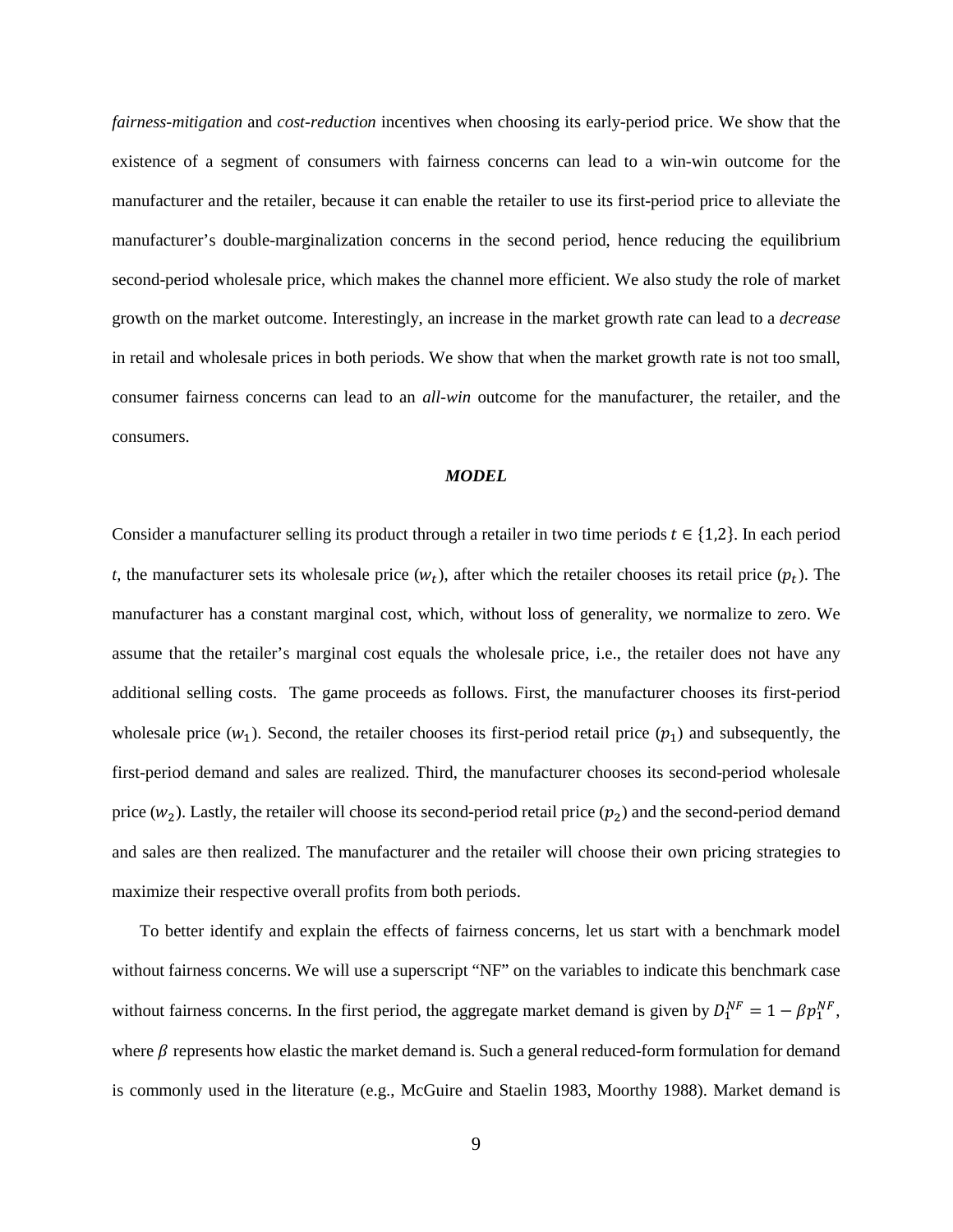expected to grow in the second period, e.g., due to positive word-of-mouth from first-period customers or other exogenous factors. To capture the market growth, we assume that the second-period market demand will become  $D_2^{NF} = 1 + \delta - \beta p_2^{NF}$  $D_2^{NF} = 1 + \delta - \beta p_2^{NF}$  $D_2^{NF} = 1 + \delta - \beta p_2^{NF}$ , where  $\delta$  represents the growth rate.<sup>2</sup> One can solve the equilibrium outcome using backward induction. All proofs in this paper have been relegated to the Appendix or Online Appendix.

As a side note, we would like to point out that our reduced-form demand model can be mapped into a consumer utility-based model. For example, in the first period, the consumers' valuation for quality  $(\theta)$  is uniformly distributed on the interval  $[0, 1]$ , whereas in the second period, the upper bound of that distribution increases (e.g., due to positive reviews, which may increase product's perceived value and also encourage more quality-sensitive consumers to consider the product). Such a model with consumer utility micro-foundation ( $u = q\theta - p$ ) will lead to a linear demand function similar to our model; our main insights should thus persist in such a model.

 LEMMA 1. *In equilibrium, the manufacturer's first-period and second-period wholesale prices are*  given by  $w_1^{*NF} = \frac{1}{2\beta}$  and  $w_2^{*NF} = \frac{1+\delta}{2\beta}$ , and the retailer's prices are  $p_1^{*NF} = \frac{3}{4\beta}$  and  $p_2^{*NF} = \frac{3(1+\delta)}{4\beta}$ . The *equilibrium unit sales in the two periods are*  $D_1^*{}^{NF} = \frac{1}{4}$  *and*  $D_2^*{}^{NF} = \frac{1+\delta}{4}$ *, respectively. The manufacturer's* and the retailer's equilibrium profits are  $\pi_M^{*NF} = \frac{1+(1+\delta)^2}{8\beta}$  and  $\pi_R^{*NF} = \frac{1+(1+\delta)^2}{16\beta}$ , respectively.

Lemma 1 characterizes the manufacturer's and the retailer's equilibrium strategies. As one would expect, when the demand potential (i.e. the demand intercept) increases over time, both the wholesale and retail prices tend to increase, i.e.  $w_2^{*NF} > w_1^{*NF}$  and  $p_2^{*NF} > p_1^{*NF}$ . We will show later that, if there exists a

<span id="page-9-0"></span><sup>&</sup>lt;sup>2</sup> In the Online Appendix, we analyze an alternative demand model where the second-period demand (without fairness concerns) is  $D_2^{NF} = (1 + \delta)(1 - \beta p_2^{NF})$ , rather than  $D_2^{NF} = 1 + \delta - \beta p_2^{NF}$ . We show that similar to our core model, the existence of consumer fairness concerns can still give the retailer both the fairness-mitigation and cost-reduction incentives, albeit the fairness-mitigation incentive is weakened; thus, most of our main results can hold across these two types of demand models. Note that, for growth factors such as positive word-of-mouth, the consumers' valuations for the product tend to increase, and hence our demand growth model of  $D_2^{NF} = 1 + \delta - \beta p_2^{NF}$  is actually more reasonable than the alternative multiplicative demand model that we present in the Online Appendix.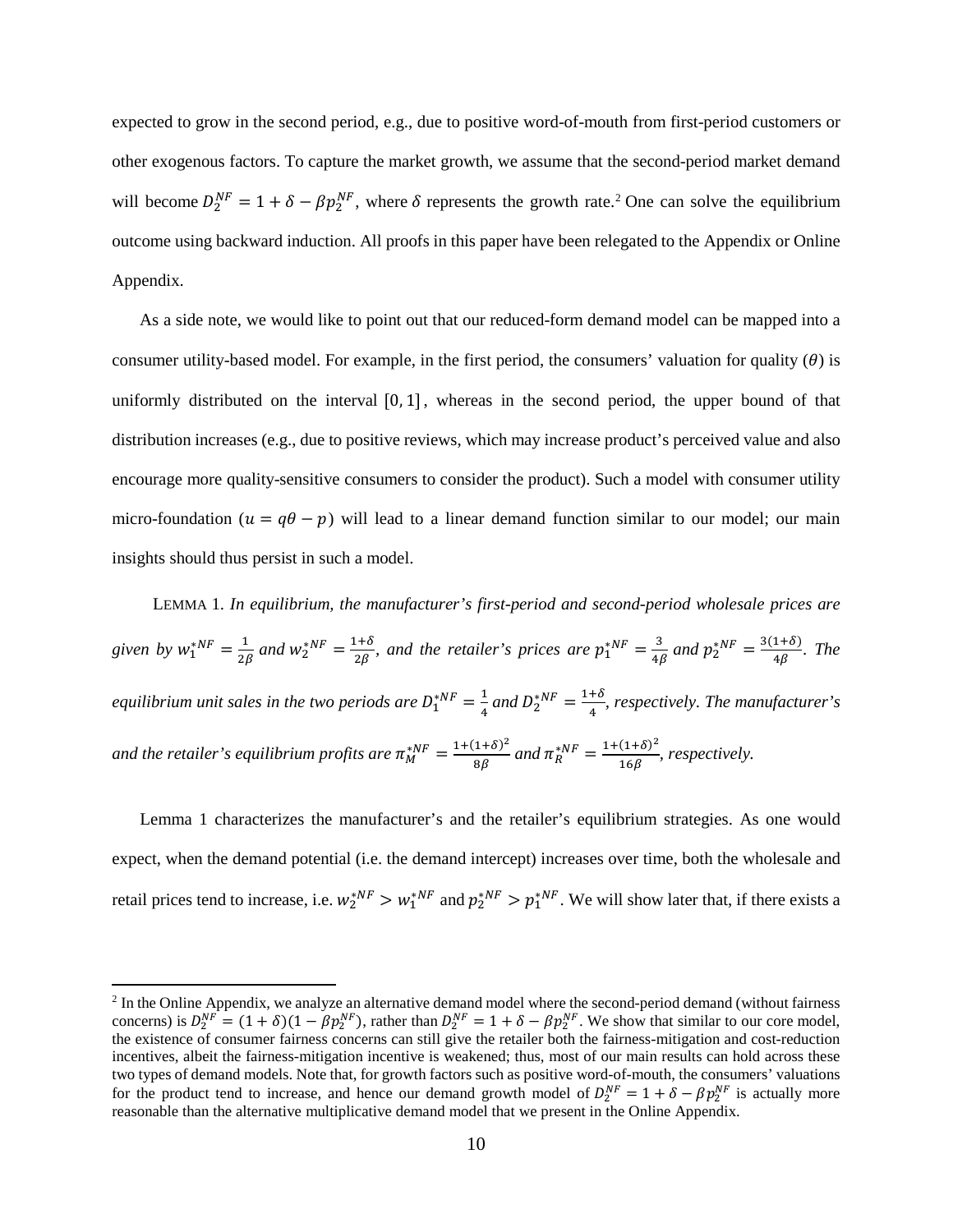positive fraction of consumers having fairness concerns, the firms' equilibrium prices can exhibit different patterns, e.g., the wholesale price in the first period may be higher than that in the second period.

Next, we explain how we model consumer fairness concerns. Again, the first-period demand function is given by  $D_1 = 1 - \beta p_1$ . Note that, as shown in Lemma 1, demand growth ( $\delta$ ) in the second period gives the retailer an incentive to increase its price. However, as documented by Kahneman et al. (1986), most consumers consider it unfair for a firm to raise prices to exploit higher product demand. Campbell (1999) also shows that consumers tend to consider increased demand to be a negative motive for a firm's price increase and that such a price increase will be perceived as unfair, reducing consumers' willingness to purchase the firm's product. Moreover, a number of studies, including our own survey, have found that consumers often take past prices as a reference point, and thus, consumers tend to perceive a firm's price increase as a loss, making them less likely to buy the firm's product. To capture how fairness concerns affect the firm's demand function, we assume that consumers can be of two types—one with fairness concerns, and one without fairness concerns. Let  $\lambda \in (0,1)$  denote the fraction of consumers with fairness concerns and  $1 - \lambda$  be the fraction of consumers without fairness concerns.<sup>[3](#page-10-0)</sup> For consumers with fairness concerns, the demand will be negatively affected if the second-period price increases from the first period. We can express the retailer's second-period aggregate demand function as  $D_2 = \lambda(1 + \delta - \beta p_2 \gamma$  max{ $p_2 - p_1$ , 0}) +  $(1 - \lambda)(1 + \delta - \beta p_2)$ , where  $\gamma$  max{ $p_2 - p_1$ , 0} captures the potential negative effect of fairness concerns on demand and  $\gamma$  represents the strength of the consumers' fairness concerns. In essence, the second-period demand is a weighted average of the two segments of consumers. Note that if the retailer does not increase its second-period price (i.e.,  $p_2 \leq p_1$ ), the second-period demand will simply be  $D_2 = 1 + \delta - \beta p_2$ .

In essence, the first-period retail price  $(p_1)$  serves as the consumer's reference price in the second period. If the second-period retail price  $p_2$  is higher than  $p_1$ , some second-period consumers will perceive

<span id="page-10-0"></span><sup>&</sup>lt;sup>3</sup> Note that a price increase may not trigger fairness concerns in consumers who are not aware of lower past prices. In our model, we essentially include those consumers who are not aware of past prices in the segment of consumers with fairness concerns.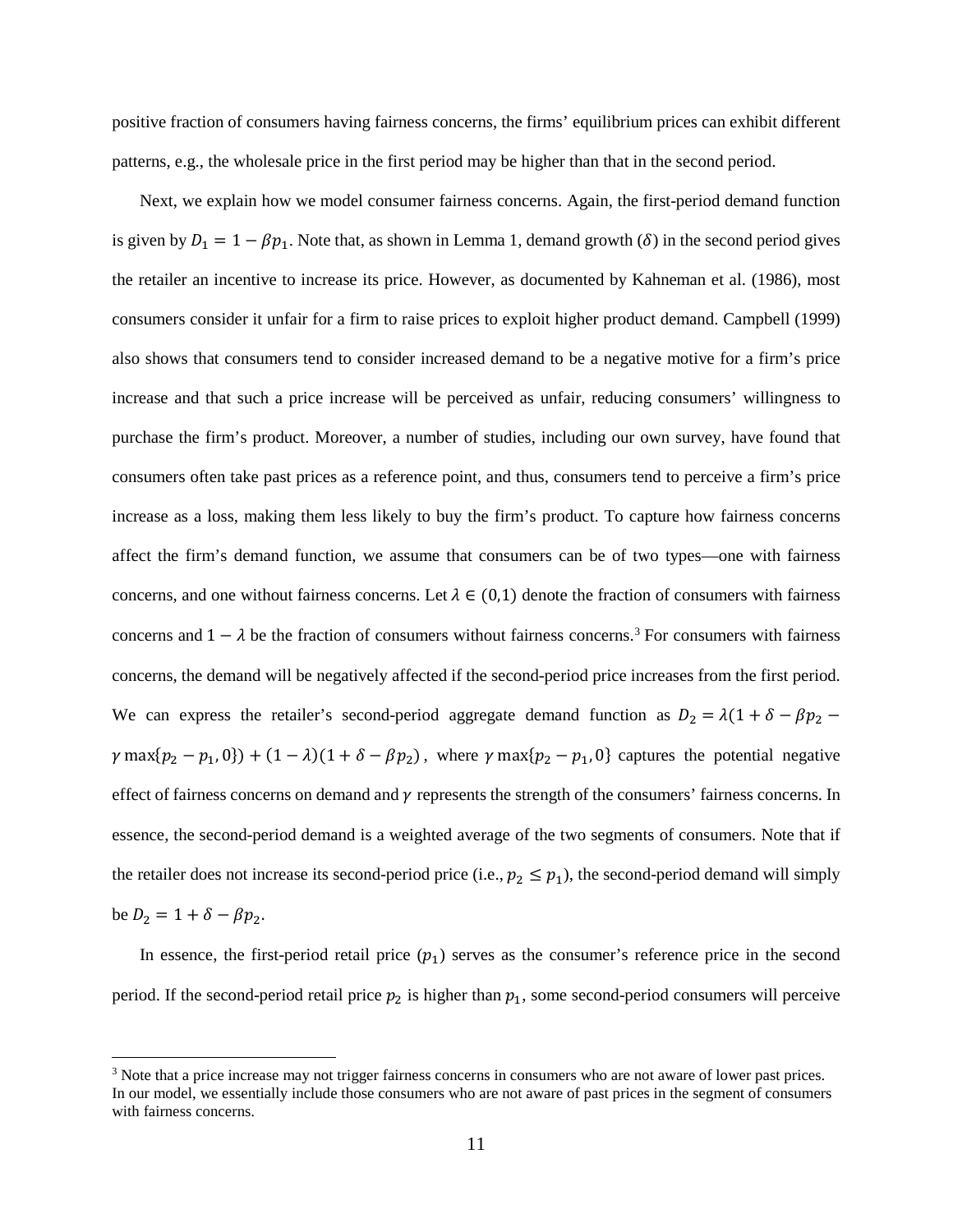it as unfair and may decide not to buy the product, resulting in a demand drop (represented by  $\gamma$  max{ $p_2 - p_1$ , 0}) from the segment of consumers with fairness concerns.

## *Centralized-Channel Benchmark*

Before we proceed to analyze the core model, we analyze another benchmark where the manufacturer sells its product directly to the consumers (i.e., a centralized channel) in a market with a positive fraction of consumers having fairness concerns. Other aspects of the model are the same as those in the core model. We will use a tilde on a variable to indicate the current case of a centralized channel. Note that the firstperiod and second-period demand functions are the same as what we have specified in the core model:  $\tilde{D}_1 = 1 - \beta \tilde{p}_1$  and  $\tilde{D}_2 = \lambda (1 + \delta - \beta \tilde{p}_2 - \gamma \max{\{\tilde{p}_2 - \tilde{p}_1, 0\}}) + (1 - \lambda)(1 + \delta - \beta \tilde{p}_2)$ . The centralized manufacturer's total profit can be expressed as  $\tilde{\pi} = \tilde{D}_1 \tilde{p}_1 + \tilde{D}_2 \tilde{p}_2$ . This game is easily solved by backward induction. Lemma 2 shows that, when a positive fraction of consumers have fairness concerns, the manufacturer's equilibrium pricing strategies in *both* periods depend on the market growth rate.

LEMMA 2. *In a market with consumer fairness concerns, the centralized manufacturer's equilibrium first-period and second-period prices are given by*

$$
\tilde{p}_{1}^{*} = \begin{cases}\n\frac{2+\delta}{4\beta} & \text{if } 0 \leq \delta < \frac{2\gamma\lambda}{2\beta-\gamma\lambda} \\
\frac{2\beta+\gamma\lambda(3+\delta)}{4\beta^{2}+4\beta\gamma\lambda-\gamma^{2}\lambda^{2}} & \text{if } \frac{2\gamma\lambda}{2\beta-\gamma\lambda} \leq \delta < \frac{2\beta^{2}+\beta\gamma\lambda-\gamma^{2}\lambda^{2}}{\beta\gamma\lambda}, \text{ and} \\
\frac{1+\delta}{2\beta} & \text{if } \delta \geq \frac{2\beta^{2}+\beta\gamma\lambda-\gamma^{2}\lambda^{2}}{\beta\gamma\lambda} \\
\frac{2\beta(1+\delta)+\gamma\lambda}{4\beta} & \text{if } 0 \leq \delta < \frac{2\gamma\lambda}{2\beta-\gamma\lambda} \\
\frac{2\beta(1+\delta)+\gamma\lambda}{4\beta^{2}+4\beta\gamma\lambda-\gamma^{2}\lambda^{2}} & \text{if } \frac{2\gamma\lambda}{2\beta-\gamma\lambda} \leq \delta < \frac{2\beta^{2}+\beta\gamma\lambda-\gamma^{2}\lambda^{2}}{\beta\gamma\lambda}, \text{ respectively.} \\
\frac{1+\delta}{2\beta} & \text{if } \delta \geq \frac{2\beta^{2}+\beta\gamma\lambda-\gamma^{2}\lambda^{2}}{\beta\gamma\lambda}\n\end{cases}
$$

Note that if no consumers have fairness concerns (i.e.  $\lambda = 0$ ), the centralized manufacturer's optimal first-period price,  $\tilde{p}_1^{*NF} = \frac{1}{2\beta}$ , does *not* depend on the market growth rate of the second period. But if some positive fraction ( $\lambda > 0$ ) of consumers have fairness concerns, the manufacturer, when choosing its optimal first-period price, will have to weigh the impact of its first-period price on its *second-period* demand. Note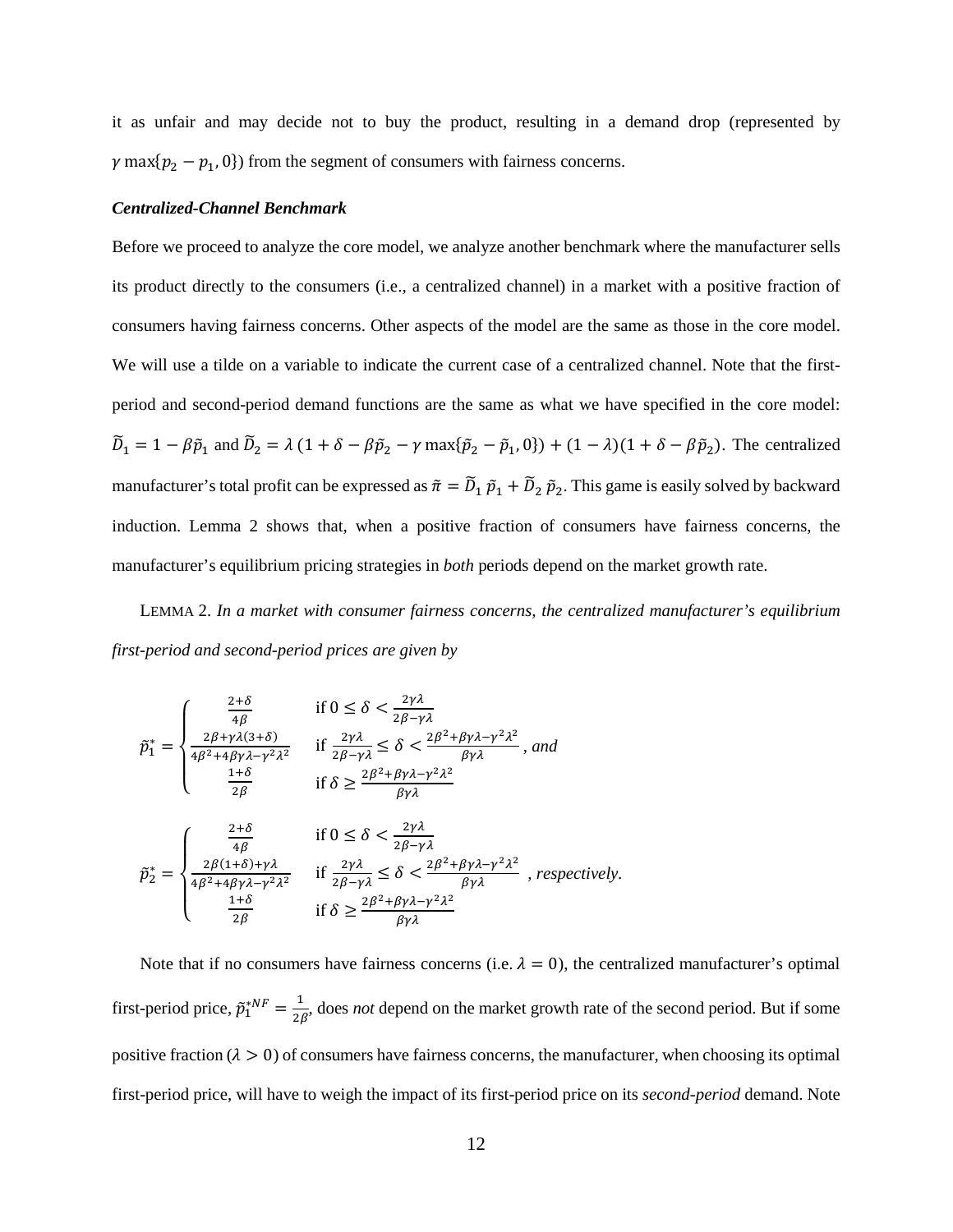that since the second-period demand intercept is higher than that of the first-period demand, the firm's optimal price will naturally tend to increase in the second period. However, we can see from the secondperiod demand function that if the firm's second-period price is higher than its first-period price, the secondperiod demand intercept will experience a drop of  $\gamma(\tilde{p}_2 - \tilde{p}_1)$ , because some consumers who feel the price increase as unfair may no longer buy the product. Thus, the manufacturer will have an incentive to *lower* its second-period price, and it will also have some incentive to *raise* its first-period price so as to avoid triggering too much negative backlash (due to fairness concerns) on the second-period demand. As one can verify from Lemma 2, consumers' fairness concerns will indeed reduce a centralized manufacturer's optimal second-period price (i.e.,  $\tilde{p}_2^* < \frac{1+\delta}{2\beta} = \tilde{p}_2^{*NF}$ ) and increase its optimal first-period price (i.e.,  $\tilde{p}_1^*$ )  $\frac{1}{2\beta} = \tilde{p}_1^{*NF}$ ), unless the market growth rate is very large. When the market growth rate is sufficiently large (i.e.,  $\delta \ge \frac{2\beta^2 + \beta\gamma\lambda - \gamma^2\lambda^2}{\beta\gamma\lambda}$ ), the manufacturer's optimal second-period price when facing  $\lambda > 0$  fraction of consumers with fairness concerns will be the same as that when no consumers have fairness concerns ( $\lambda$  = 0). This is because a large  $\delta$  will make the first-period market so small relative to the second-period market that the manufacturer will find it optimal to set a high second-period price to achieve maximum secondperiod profits as if no consumers have fairness concerns, and to set the same high price in the first period to avoid triggering fairness concerns in the second period.

Moreover, one can easily show from Lemma 2 that  $\frac{d\tilde{p}_1^*}{d\delta} > 0$  and  $\frac{d\tilde{p}_2^*}{d\delta} > 0$ , i.e., when there is a positive fraction of consumers having fairness concerns, a higher market growth rate  $(\delta)$  will lead to higher equilibrium prices in *both* periods. This is intuitive. As  $\delta$  increases (the second-period demand intercept is higher), the retailer gains more incentives to raise its second-period price, thus it also has an incentive to increase its first-period price  $\tilde{p}_1$  to lessen the second-period demand drop (of  $\gamma(\tilde{p}_2 - \tilde{p}_1)$ ) due to fairness concerns.

From Lemma 2, we can easily obtain the centralized manufacturer's equilibrium profit: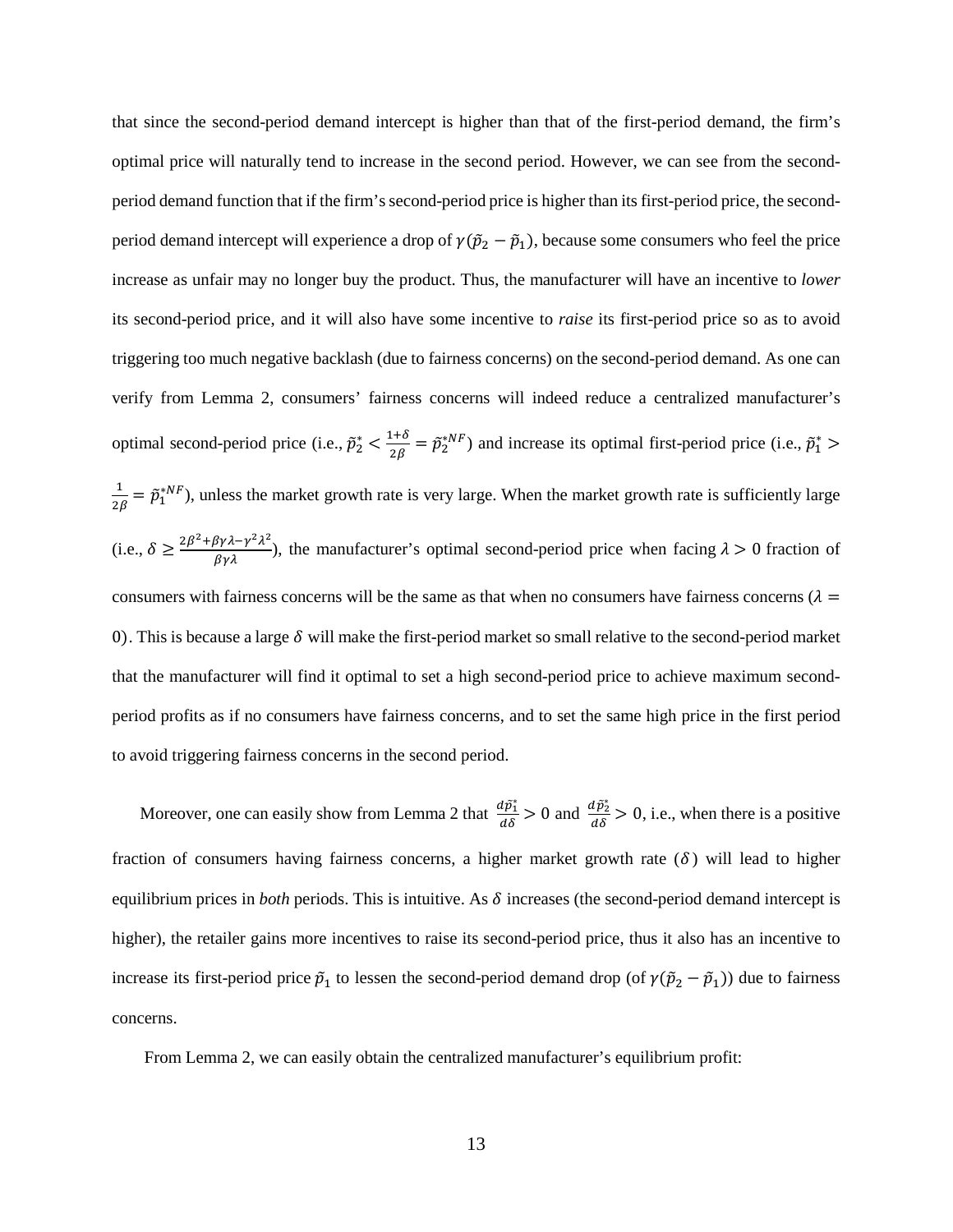$$
\tilde{\pi}^* = \begin{cases}\n\frac{(2+\delta)^2}{8\beta} & \text{if } 0 \le \delta < \frac{2\gamma\lambda}{2\beta - \gamma\lambda} \\
\frac{\beta(1 + (1+\delta)^2 + \gamma\lambda(2+\delta)}{4\beta^2 + 4\beta\gamma\lambda - \gamma^2\lambda^2} & \text{if } \frac{2\gamma\lambda}{2\beta - \gamma\lambda} \le \delta < \frac{2\beta^2 + \beta\gamma\lambda - \gamma^2\lambda^2}{\beta\gamma\lambda} \\
\frac{(1+\delta)^2}{4\beta} & \text{if } \delta \ge \frac{2\beta^2 + \beta\gamma\lambda - \gamma^2\lambda^2}{\beta\gamma\lambda}\n\end{cases}
$$

As one would expect, the existence of a segment of consumers with fairness concerns tends to reduce the manufacturer's profit, i.e.,  $\tilde{\pi}^* < \frac{1 + (1+\delta)^2}{4\beta} = \tilde{\pi}^{*NF}$ , where  $\tilde{\pi}^{*NF}$  is the centralized manufacturer's profit if there are no consumers with fairness concerns. Next, we show that the aforementioned results may no longer hold if the manufacturer sells its product through a retailer (i.e., a decentralized channel).

## *ANALYSIS AND RESULTS*

We now return to analyze our core model where the manufacturer sells its product through an independent retailer in a market that has a segment  $(\lambda > 0)$  of consumers having fairness concerns. In the following analysis, we assume that the market growth rate is below some threshold (denoted by  $\delta^{**}$ ) such that in equilibrium the retailer will serve a positive fraction of consumers in the first period. We will discuss the case of  $\delta \geq \delta^{**}$  in the Discussion and Conclusion section.

The manufacturer's and the retailer's total profits can be written as:  $\pi_R = \pi_{R1} + \pi_{R2}$  and  $\pi_M = \pi_{M1} + \pi_{M2}$  $\pi_{M2}$ , respectively, where  $\pi_{Rt}$  is the retailer's profit and  $\pi_{Mt}$  is the manufacturer's profit in period  $t = 1, 2$ . The game proceeds as follows. First, the manufacturer chooses its first-period wholesale price  $(w_1)$ . Second, the retailer chooses its first-period retail price  $(p_1)$  and subsequently, the first-period demand and sales are realized. Third, the manufacturer chooses its second-period wholesale price  $(w_2)$ . Lastly, the retailer will choose its second-period retail price  $(p_2)$  and the second-period demand and sales are then realized. The manufacturer and the retailer will choose their own pricing strategies to maximize their respective overall profits from both periods. We solve the game by backward induction. More specifically, given the firstperiod prices, the retailer chooses its second-period price  $p_2$  to maximize  $\pi_{R2}$ , and the manufacturer, anticipating the retailer's best-response, chooses its second-period wholesale price  $w_2$  to maximize its second-period profit  $\pi_{M2}$ . After finding the second-period subgame equilibrium outcome, we proceed to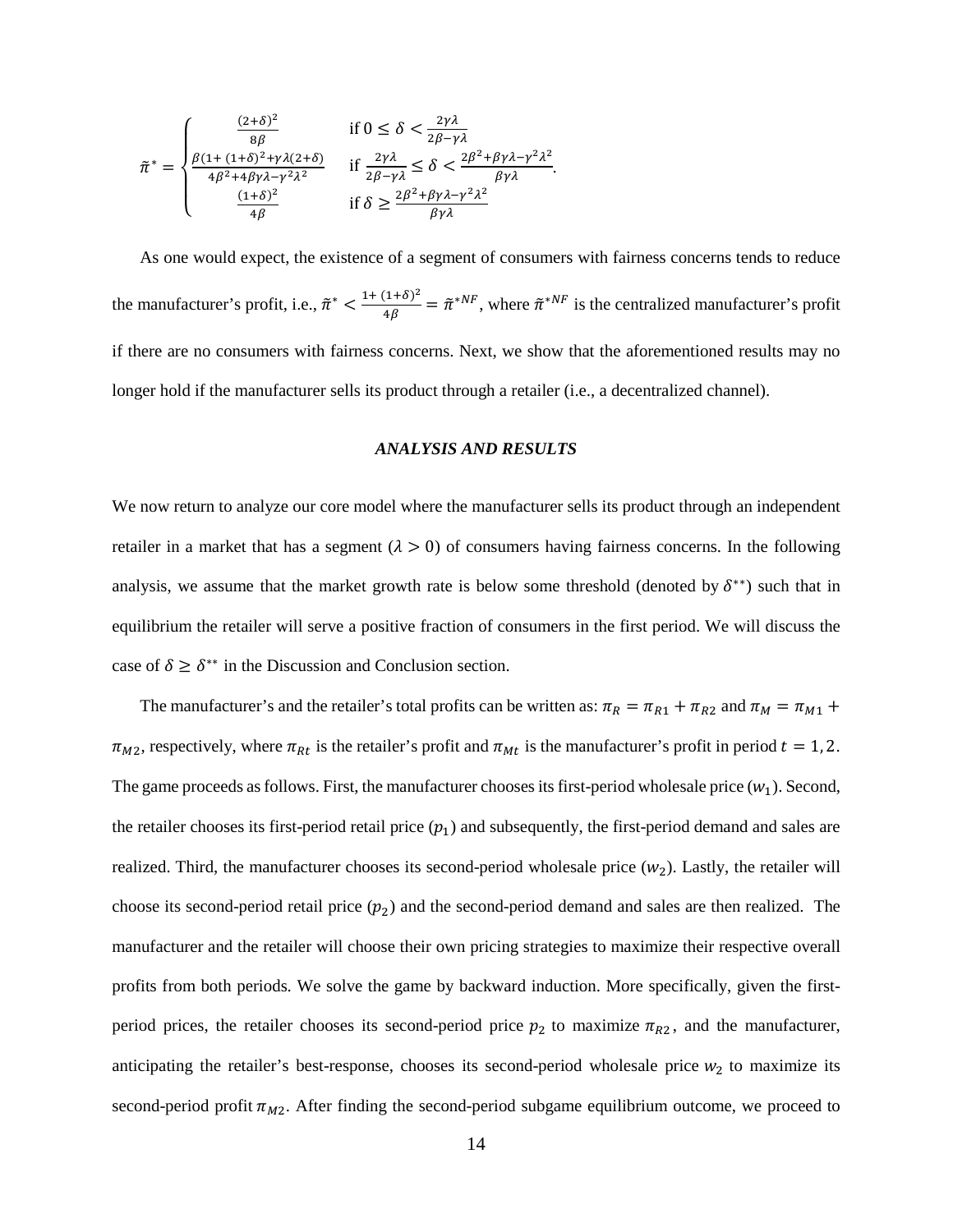solving for the first-period equilibrium prices. Namely, the retailer chooses  $p_1$  to maximize its overall profit  $\pi_R$ , and the manufacturer chooses  $w_1$  to maximize its overall profit  $\pi_M$ . All the details of the technical analysis are provided in the Appendix.

PROPOSITION 1. If 
$$
p_1 < \hat{P}
$$
, then  $\frac{\partial w_2^*(p_1)}{\partial p_1} > 0$ , where  $\hat{P} \equiv \frac{(1+\delta)(\sqrt{2\gamma\lambda(\beta+\gamma\lambda)}+6\beta+2\gamma\lambda)}{4\beta(2\beta+\gamma\lambda)}$ . In words, a higher

(*lower*) *first-period retail price will lead to a higher* (*lower*) *second-period subgame equilibrium wholesale price, provided that the first-period retail price is not too high.*

Proposition 1 identifies an important strategic link between the two periods that is not present in the benchmark model where consumers do not have fairness concerns. Recall from Lemma 1 that when consumers do not have fairness concerns, the manufacturer's optimal second-period wholesale price does *not* depend on the first-period outcome (in particular, the *first-period* retail price). However, as Proposition 1 reveals, when there is a segment of consumers with fairness concerns, the manufacturer's optimal secondperiod wholesale price  $(w_2)$  will depend on the first-period retail price  $(p_1)$ . More specifically, when  $p_1$  is below the threshold  $\hat{P}$ , a decrease in the retailer's first-period price  $p_1$  will induce the manufacturer to lower its second-period wholesale price  $w_2^*(p_1)$ . Let us carefully decipher why this occurs. Note that if the retailer sets a low first-period retail price  $p_1$ , it will, in the second period, face a demand drop in the segment of consumers with fairness concerns if it charges a higher second-period price  $p_2$ . All else constant, the lower  $p_1$  is, the higher this demand drop  $\gamma(p_2 - p_1)$  will be, which gives the retailer an incentive to lower its  $p_2$ ; more formally,  $\frac{\partial p_2^*(p_1, w_2)}{\partial p_1}$  $\frac{\Delta(p_1, w_2)}{\Delta p_1} > 0$ . Thus, by choosing a low  $p_1$ , the retailer essentially commits to not charging a high markup in the second period, because charging a high  $p_2$  will significantly dampen the second-period demand. Anticipating this, when seeing a lowered first-period retail price  $p_1$ , the manufacturer knows that the double-marginalization problem in the second period will be less severe, i.e., holding  $w_2$  constant, the lower the first-period retail price  $p_1$ , the lower the retailer's second-period markup,  $p_2^*(p_1,w_2)-w_2$  $\frac{1}{2}$ , will be. Put differently, a lower  $p_1$  will lead to a higher retail pass-through rate; that is, when choosing its second-period price, the retailer will pass a higher fraction of any decrease in  $w_2$  to the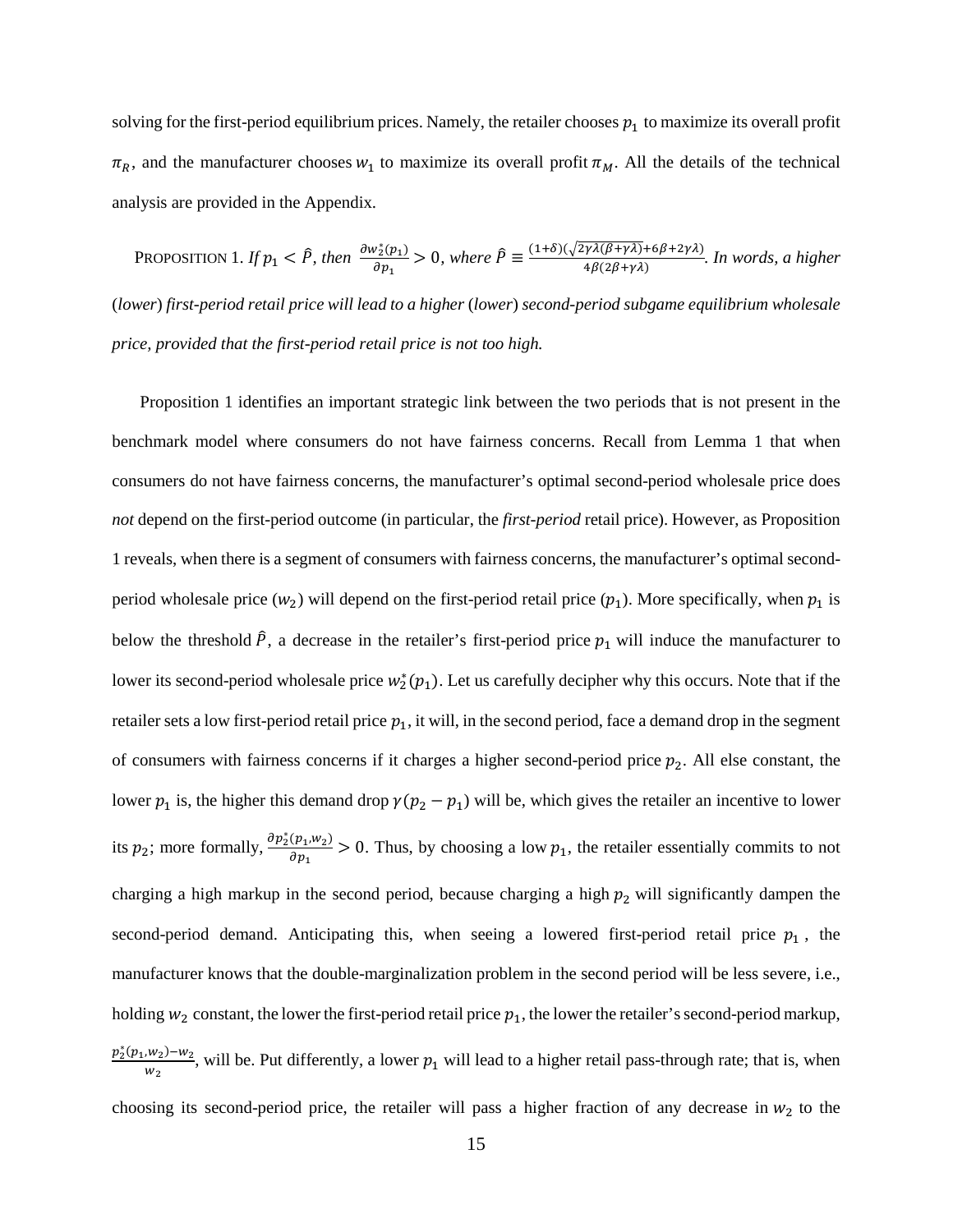consumer. Thus, a lower  $p_1$  will give the manufacturer more incentive to reduce its  $w_2$  to increase its second-period sales, i.e., mathematically,  $\frac{dw_2^*(p_1)}{dx_1}$  $\frac{\nu_2(\mu_1)}{dp_1} > 0.$ 

Given the above strategic link between the two periods, the retailer will have an incentive to lower its  $p_1$  to induce a lower second-period wholesale price  $(w_2)$ , which effectively reduces the retailer's secondperiod marginal cost. We refer to this incentive as the retailer's *cost-reduction incentive*. Note that the retailer's cost-reduction incentive exists even if the market growth rate ( $\delta$ ) is zero. But a larger  $\delta$  implies a higher second-period demand (i.e., the retailer will tend to have higher unit sales in the second period), which, for any given drop in  $w_2$ , will result in a *higher* increase in the retailer's second-period profit. Thus, a higher market growth rate can give the retailer more incentive to lower its  $p_1$  so as to obtain lower  $w_2$ . Lemma 3 shows that indeed the manufacturer's and the retailer's full-equilibrium pricing strategies depend on the market growth rate. For convenience, we have implicitly defined, in the proof of Lemma 3, a critical threshold  $\delta^*$  for the market growth rate, above which there exists a paradigm shift for the manufacturer's and the retailer's pricing strategies. In the proof of Lemma 3, we also define the critical threshold  $\delta^{**}$ , above which, in equilibrium, there will be no sales in the first period.

LEMMA 3. *In a market with consumer fairness concerns, the equilibrium wholesale and retail prices are given by*:

$$
w_{1}^{*} = \begin{cases} \hat{w} & \text{if } 0 \leq \delta < \delta^{*} \\ \frac{128\beta^{4} + 16\beta^{3}\gamma\lambda(17+\delta) + 8\beta^{2}\gamma^{2}(17+2\delta)\lambda^{2} + \beta\gamma^{3}(\delta-7)\lambda^{3} + \gamma^{4}\lambda^{4}}{32\beta^{2}(8\beta^{3} + 16\beta^{2}\gamma\lambda + 7\beta\gamma^{2}\lambda^{2} - \gamma^{3}\lambda^{3})} & \text{if } \delta^{*} \leq \delta < \delta^{*}, \\ \frac{24\beta^{2} + 3\beta\gamma(9+\delta)\lambda - \gamma^{2}\lambda^{2}}{4\beta(8\beta^{2} + 8\beta\gamma\lambda - \gamma^{2}\lambda^{2})} & \text{if } \delta^{*} \leq \delta < \delta^{*}, \\ \frac{24\beta^{2} + 3\beta\gamma(9+\delta)\lambda - \gamma^{2}\lambda^{2}}{4\beta(\beta\beta^{2} + 8\beta\gamma\lambda - \gamma^{2}\lambda^{2})} & \text{if } \delta^{*} \leq \delta < \delta^{*}, \\ \frac{32\beta^{3}(1+\delta) + 8\beta^{2}\gamma\lambda(7+4\delta) - \beta\gamma^{2}\lambda^{2}(\delta-23) - \gamma^{3}\lambda^{3}}{8\beta(8\beta^{3} + 16\beta^{2}\gamma\lambda + 7\beta\gamma^{2}\lambda^{2} - \gamma^{3}\lambda^{3})} & \text{if } \delta^{*} \leq \delta < \delta^{*}, \\ \frac{96\beta^{3}(1+\delta) + 24\beta^{2}\gamma\lambda(7+4\delta) - 3\beta\gamma^{2}\lambda^{2}(\delta-23) - 3\gamma^{3}\lambda^{3}}{16\beta(8\beta^{3} + 16\beta^{2}\gamma\lambda + 7\beta\gamma^{2}\lambda^{2} - \gamma^{3}\lambda^{3})} & \text{if } \delta^{*} \leq \delta < \delta^{*}. \end{cases}
$$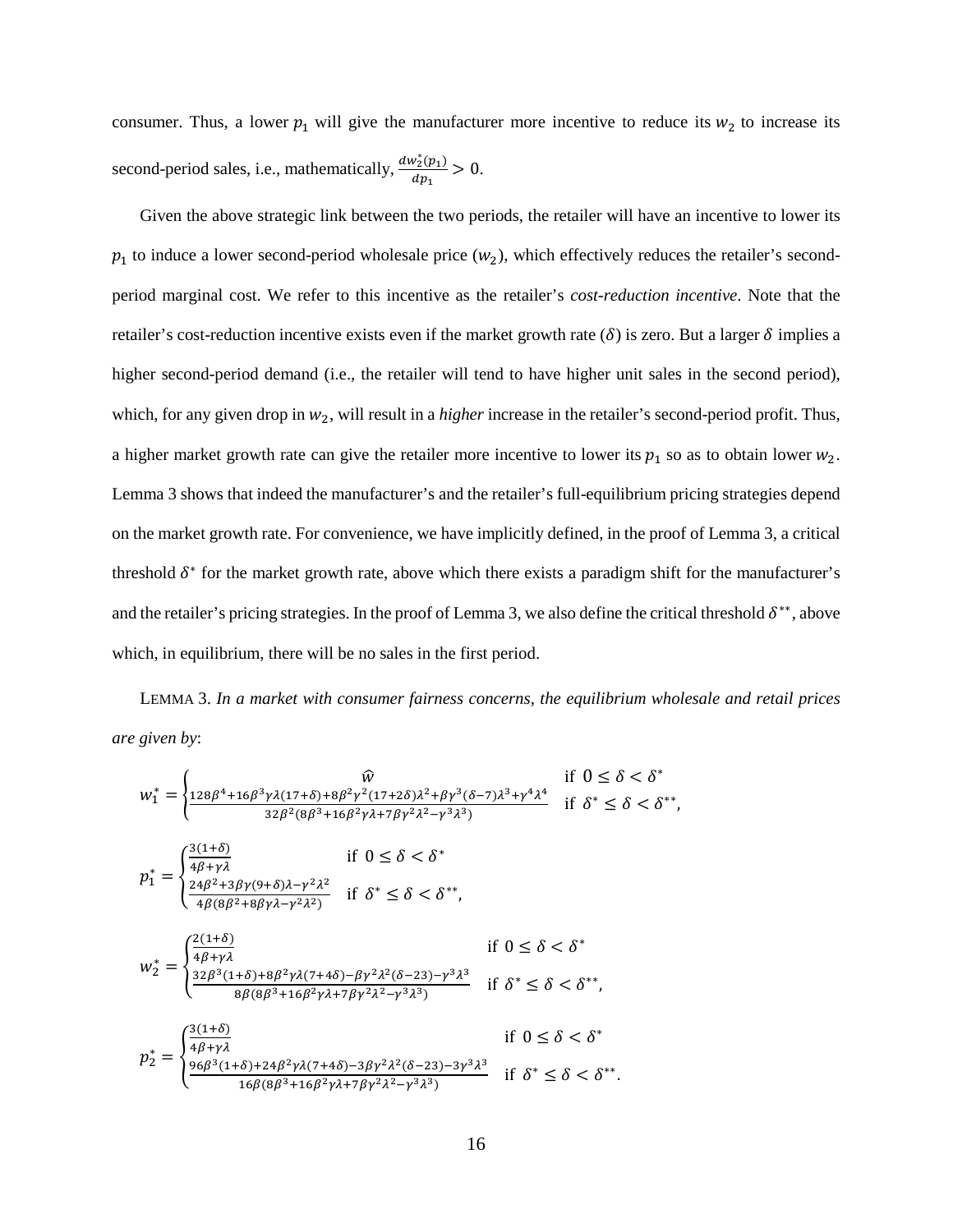where  $\hat{w}$  is given in the proof of Lemma 3.

By comparing the equilibrium wholesale prices in Lemma 3 with those in the benchmark without fairness concerns (as in Lemma 1), Proposition 2 shows that the existence of consumers with fairness concerns in the market will, in equilibrium, increase the manufacturer's first-period wholesale price and decrease its second-period wholesale price*.*

PROPOSITION 2. *When a fraction of consumers have fairness concerns, the manufacturer will, in equilibrium, charge a higher first-period wholesale price and a lower second-period wholesale price than* when consumers do not have fairness concerns, i.e.  $w_1^* > w_1^{*NF}$  and  $w_2^* < w_2^{*NF}$ .

First, let us examine the intuition of  $w_1^* > w_1^{*NF}$ . Recall from Proposition 1, when facing a positive segment of consumers with fairness concerns, the retailer has an incentive to lower its  $p_1$  to induce a lower second-period wholesale price  $(w_2)$ . Anticipating this, the manufacturer will increase its first-period wholesale price  $(w_1)$  to exploit its first-period profit margin, with less concern of causing much higher retail price that would reduce its first-period sales. In essence, the manufacturer can benefit from the alleviation of the double-marginalization problem in the first period by charging a higher  $w_1$ . Thus,  $w_1^* > w_1^{*NF}$ .

Now, let us examine the intuition of  $w_2^* < w_2^{*NF}$ . One may intuit that the presence of consumers with fairness concerns will allow the manufacturer to raise its second-period wholesale price without worrying about causing the retailer to increase its second-period price too much (since that would give the retailer a large demand drop due to fairness concerns). However, recall from Proposition 1, as long as the retailer's first-period price  $(p_1)$  is low enough to generate positive sales in the first period, the presence of a segment of consumers with fairness concerns will allow the retailer to lower its first-period retail price to obtain a lower second-period wholesale price  $(w_2)$ . In other words, any not-too-high first-period retail price will essentially commit the retailer to not charging too high a second-period price, which alleviates the doublemarginalization problem in the second period, giving the manufacturer an incentive to reduce its secondperiod wholesale price to increase unit sales in the second period.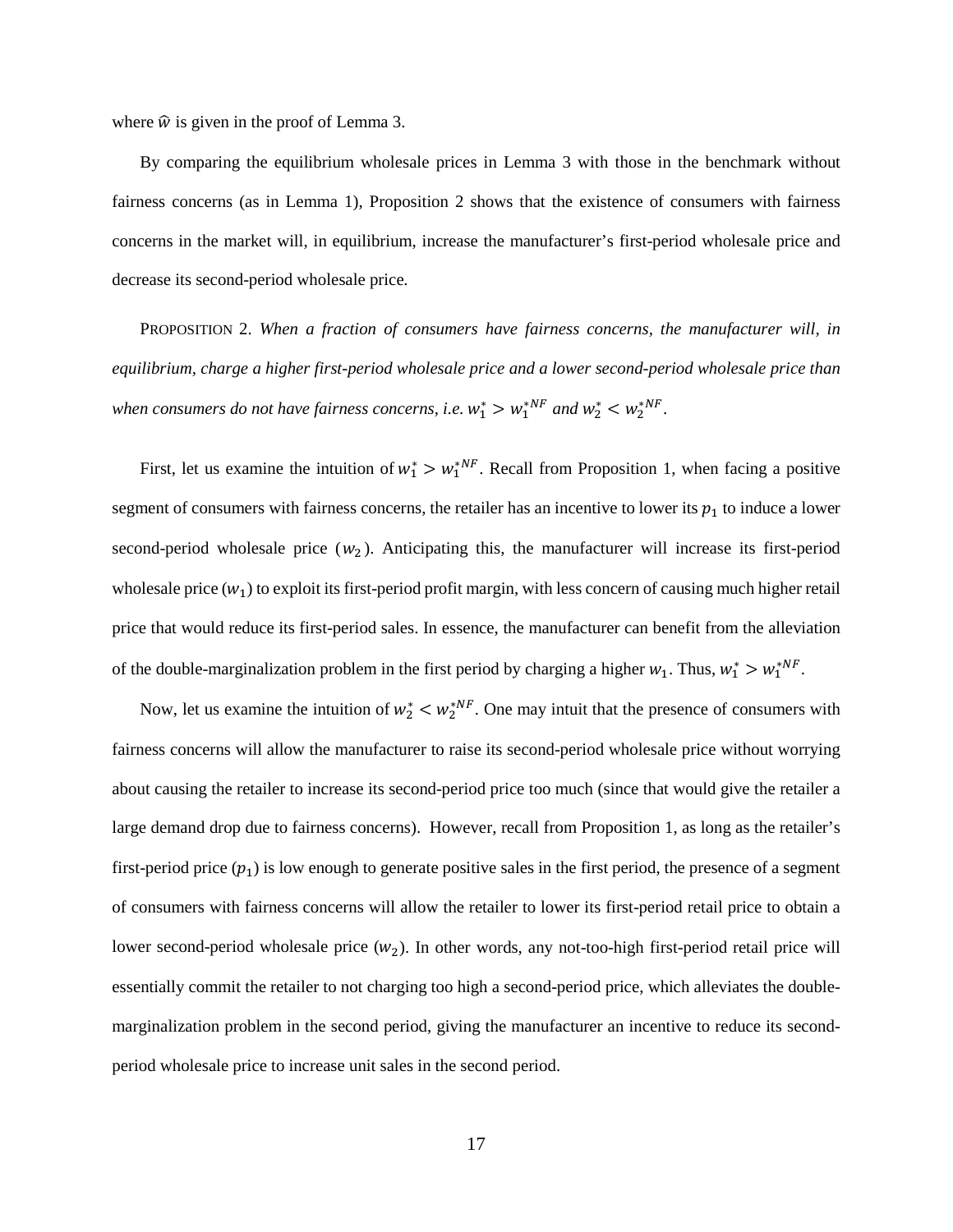We now turn to examine how the retailer's prices are affected by the existence of consumers with fairness concerns. Proposition 3 shows that the presence of a segment of consumers with fairness concerns can reduce the equilibrium retail prices in both periods when the market growth rate is relatively small.

PROPOSITION 3. For  $\delta < \frac{\gamma A}{4\beta}$ ,  $p_1^* < p_1^{*NF}$  and  $p_2^* < p_2^{*NF}$ . That is, when the market growth rate is *relatively small, the presence of a segment of consumers with fairness concerns will in equilibrium reduce both the first-period and second-period retail prices.*

One may intuit that consumer fairness concerns will induce the retailer to increase its first-period retail price  $(p_1)$  and reduce its second-period price  $(p_2)$  to mitigate or eliminate the demand drop due to fairness concerns. This intuition has been shown to hold for the case of an integrated manufacturer, i.e. a manufacturer selling directly to consumers (see the discussion following Lemma 2). However, as Proposition 3 shows, in a *decentralized* channel, the existence of consumer fairness concerns can actually lead to a lower retail price not only in the second period, but also in the first period. The intuition for this result hinges on the fact that, in a decentralized channel, a lower first-period retail price  $(p_1)$  will induce a lower second-period wholesale price  $(w_2)$  when there is a segment of consumers with fairness concerns in the market (as shown in Proposition 1). Note that, with a segment of fair-minded consumers in the market, the retailer has to trade off two opposing incentives when selecting its first-period price. On one hand, the retailer has an incentive to raise  $p_1$  to mitigate or eliminate the second-period demand drop due to fairness concerns (as represented by the  $\gamma$  term). We refer to this incentive as the retailer's *fairness-mitigation incentive*. On the other hand, the retailer also has an incentive to reduce  $p_1$  to induce a lower second-period wholesale price  $(w_2)$ , which directly lowers the retailer's marginal cost in the second period. We refer to this incentive as the retailer's *cost-reduction incentive*. Note that, intuitively speaking, when the market growth rate,  $\delta$ , is relatively small, the retailer's second-period price will tend to be only a little higher than its first-period price, and thus, the retailer's profit loss due to consumers' fairness concerns will be small. So, when  $\delta$  is small enough  $(\delta < \frac{\gamma \lambda}{4\beta})$ , the retailer's fairness-mitigation incentive will be dominated by its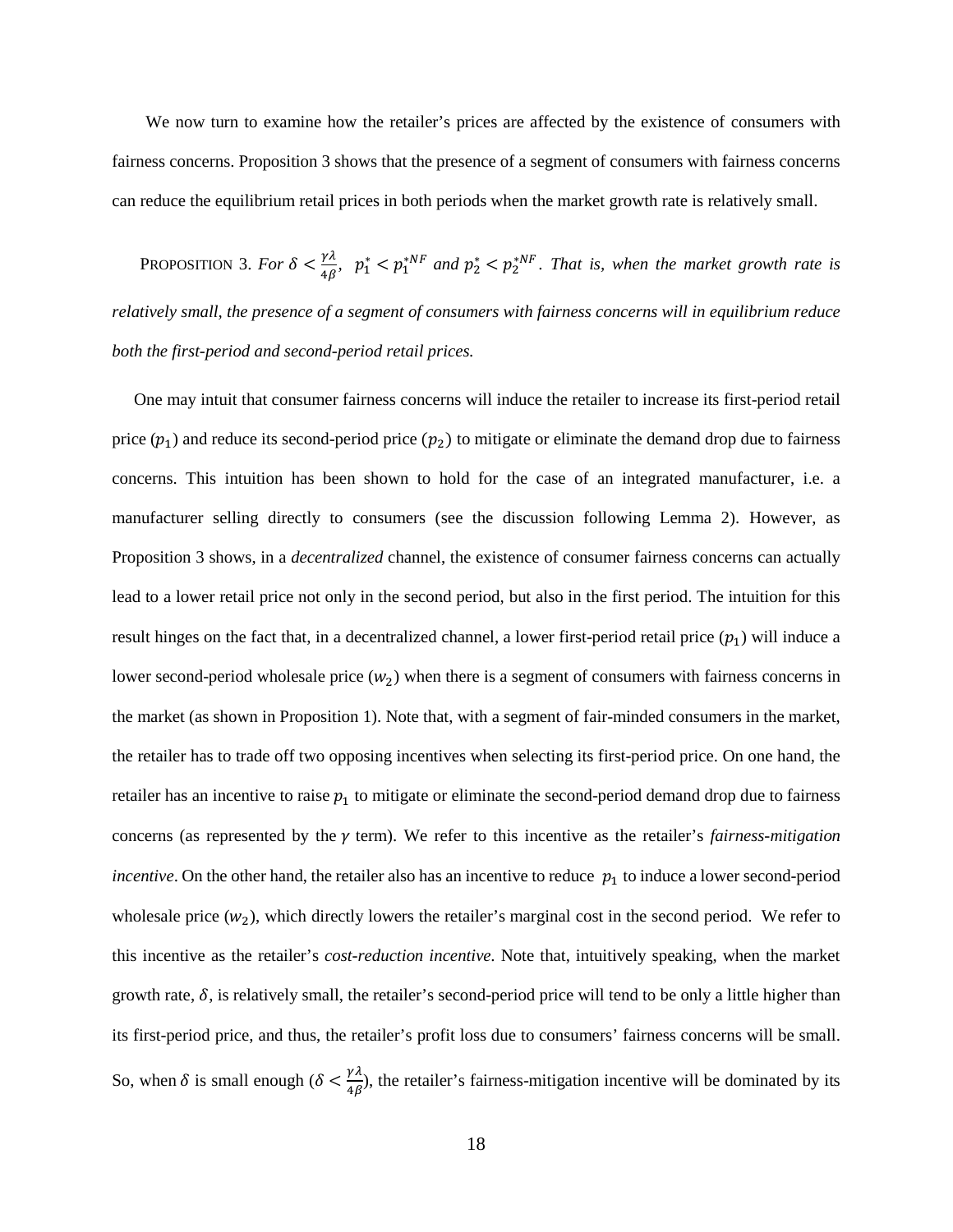cost-reduction incentive, making it optimal for the retailer to choose a low first-period price, i.e.,  $p_1^*$  <  $p_1^{*NF}$ . As the market growth increases to  $\delta > \frac{v_A}{4\beta}$ , the retailer's fairness-mitigation incentive will start to dominate its cost-reduction incentive, leading to  $p_1^* > p_1^{*NF}$ .

One may wonder whether a higher market growth rate will always imply higher equilibrium retail prices in a market with consumer fairness concerns, as is the case in the direct-selling (centralized-channel) benchmark. Proposition 4 shows that this may not hold true in a decentralized channel.

PROPOSITION 4. *In a decentralized channel with fair-minded consumers, an increase in the market growth rate () can lead to a decrease in retail and wholesale prices in both periods.* 

Proposition 4 shows that an increase in the market growth rate  $\delta$  may induce both the manufacturer and the retailer to *decrease* their prices. When  $\delta$  is small, knowing that the retailer has strong cost-reduction incentive of keeping  $p_1$  low, the manufacturer will find it optimal to raise  $w_1$  to exploit the retailer; as  $\delta$ increases,  $w_1$  will increase at a higher rate than  $p_1$ . However, when  $\delta$  becomes sufficiently high (i.e., it reaches  $\delta^*$ ), the second-period market becomes relatively more important for the manufacturer, so the manufacturer will strategically give up some of its first-period profit to significantly increase its secondperiod profit. More specifically, the manufacturer will prefer to significantly decrease its  $w_1$  to induce a substantial reduction in  $p_1$ , which will alleviate the double-marginalization problem in the second period, making the channel much more efficient (coordinated). This strategic paradigm shift is illustrated in Figures 2 and 3. Thus, when the market growth rate increases from just below  $\delta^*$  to just above it, the first-period wholesale price and the first-period retail price will both decrease, and consequently, the second-period wholesale price and the second-period retail price will also exhibit a drop.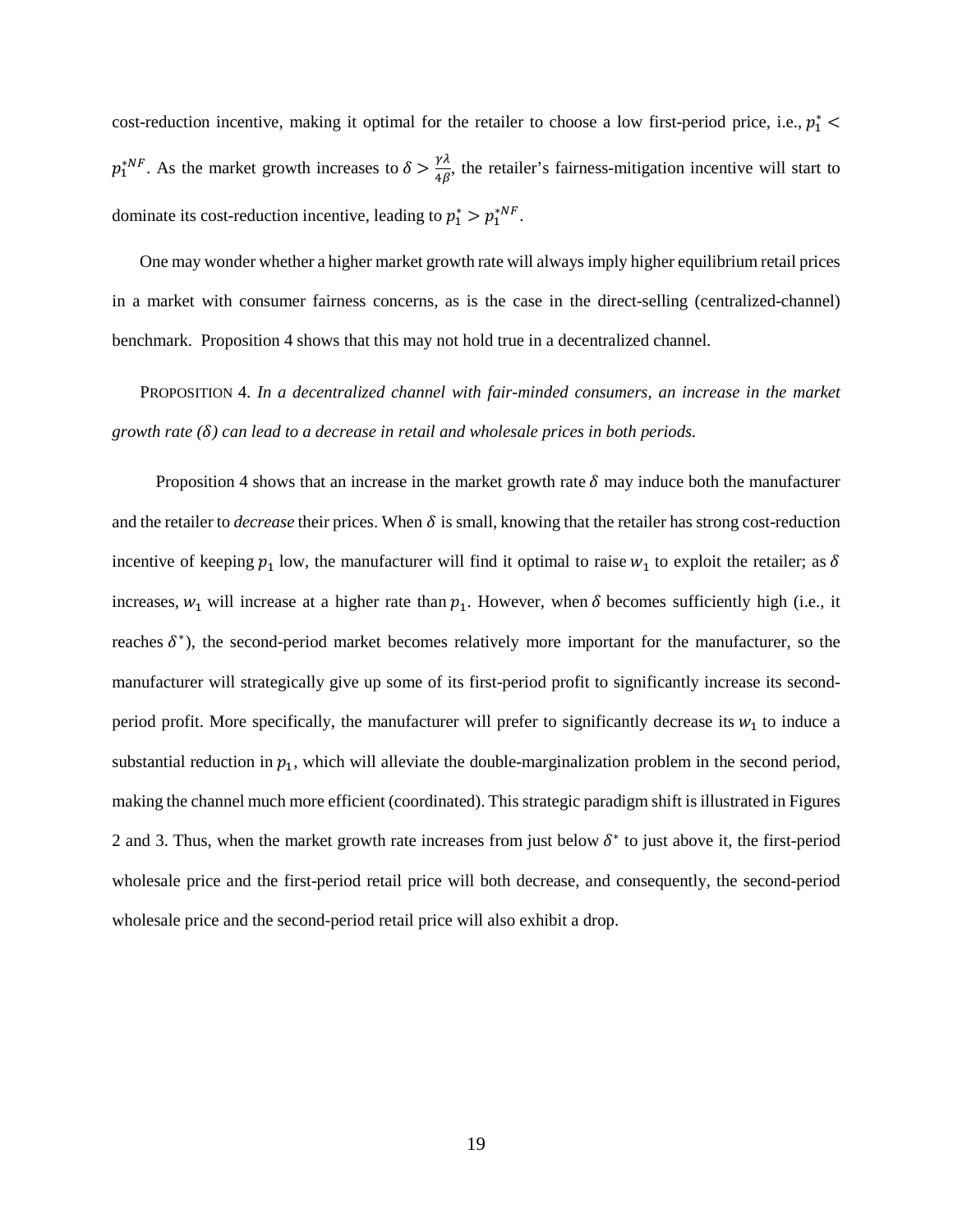



So far, we have analyzed the manufacturer's and the retailer's pricing strategies when facing a positive fraction of consumers with fairness concerns. Now, we examine how the existence of consumers with fairness concerns affects the firms' profits. Let us start with the manufacturer's profit.

PROPOSITION 5. *There exists*  $\bar{\delta} > 0$  *such that if*  $\delta \in [0, \bar{\delta})$ *, then*  $\pi_{M1}^* > \pi_{M1}^{*NF}$  and  $\pi_{M2}^* > \pi_{M2}^{*NF}$ *. That is, the existence of consumers with fairness concerns increases both the manufacturer's first-period profit and its second-period profit.* 

<span id="page-19-0"></span><sup>4</sup> Figures 2 and 3 are illustrated using  $\beta = 1$ ,  $\gamma = \frac{1}{3}$  and  $\lambda = \frac{1}{4}$ .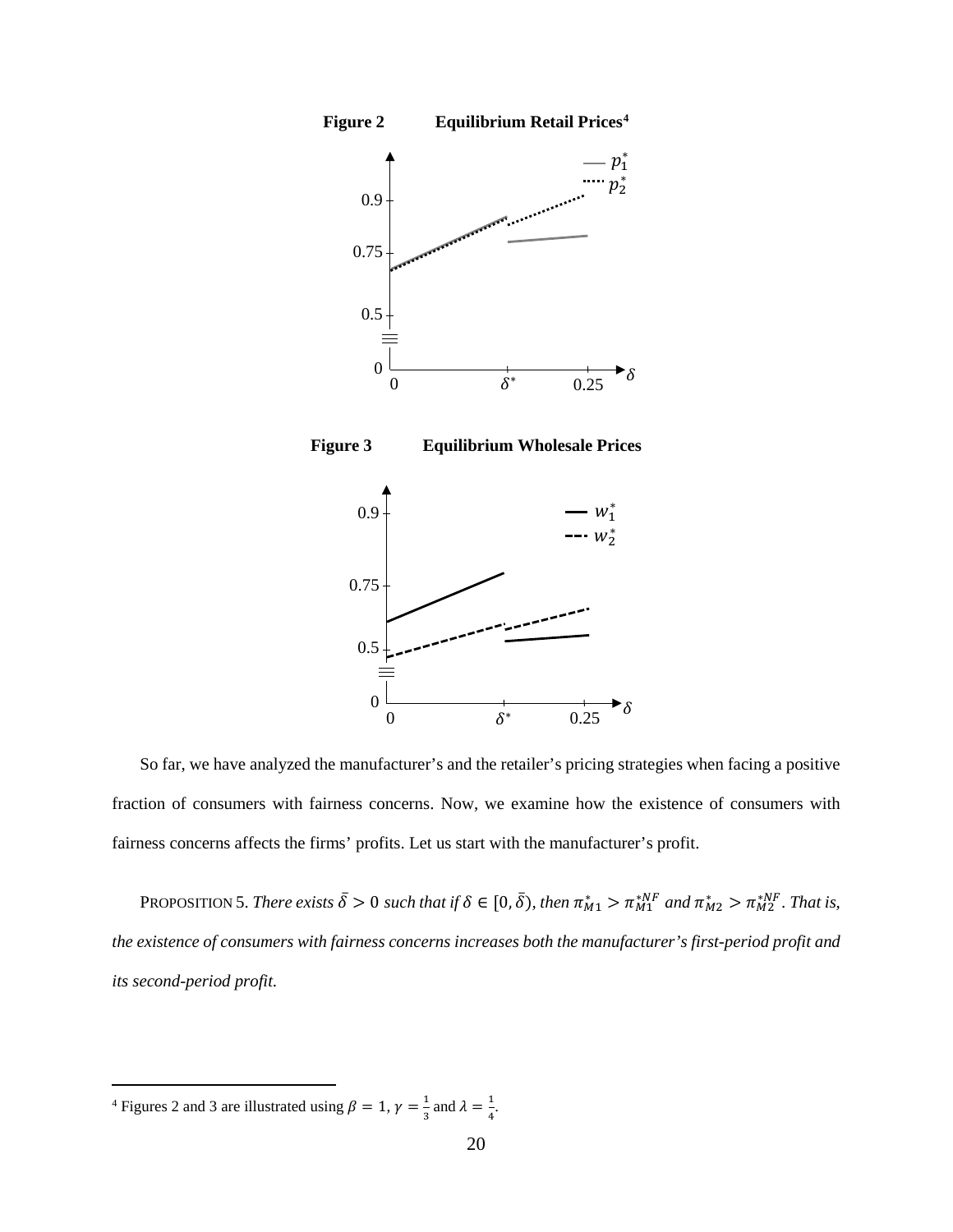One may intuit that in a market with consumer fairness concerns, the manufacturer's unit sales and profit will tend to decrease since the existence of consumer fairness concerns will never increase the secondperiod demand but can directly reduce the second-period demand intercept (in case of a price increase). Interestingly, in a decentralized channel setting, the strategic effect of consumer fairness concerns can help the manufacturer to mitigate the double-marginalization problem in *both* periods. In the first period, knowing that the retailer has a relatively stronger cost-reduction incentive than the fairness-mitigation incentive (as explained before), the manufacturer can increase its first-period wholesale price without resulting in much increase in the first-period retail price, hence its first-period profit will increase as a result of the existence of consumers with fairness concerns. In the second period, because of fairness concerns, given that the retailer's relatively low first-period price, the manufacturer knows that the retailer will have an incentive to not charge very high prices in the second period to mitigate the demand drop due to fairness concerns. That is, the double-marginalization problem is also alleviated in the second period, making the channel more efficient (coordinated) and allowing the manufacturer to reduce its second-period wholesale price to significantly increase its second-period sales, hence improving its second-period profit. Proposition 5 shows that the above insight holds as long as the market growth rate is not too large. Note that when the market growth rate is very large, the retailer will find it optimal to set a fairly high first-period price to mitigate the fairness concerns in the second period, even taking into account its cost-reduction incentive; the high first-period retail price will significantly reduce or eliminate first-period sales, thus reducing the manufacturer's first-period profit (though its second-period profit increases).

How does the existence of consumer fairness concerns affect the retailer's profit? One might suspect that the manufacturer's benefit from consumer fairness concerns will come at the expense of the retailer. Proposition 6 shows that, interestingly, both the manufacturer and the retailer can benefit from the existence of a segment of consumers with fairness concerns.

PROPOSITION 6. *The existence of a segment of consumers with fairness concerns can benefit both the manufacturer and the retailer if the market growth rate is not too small.*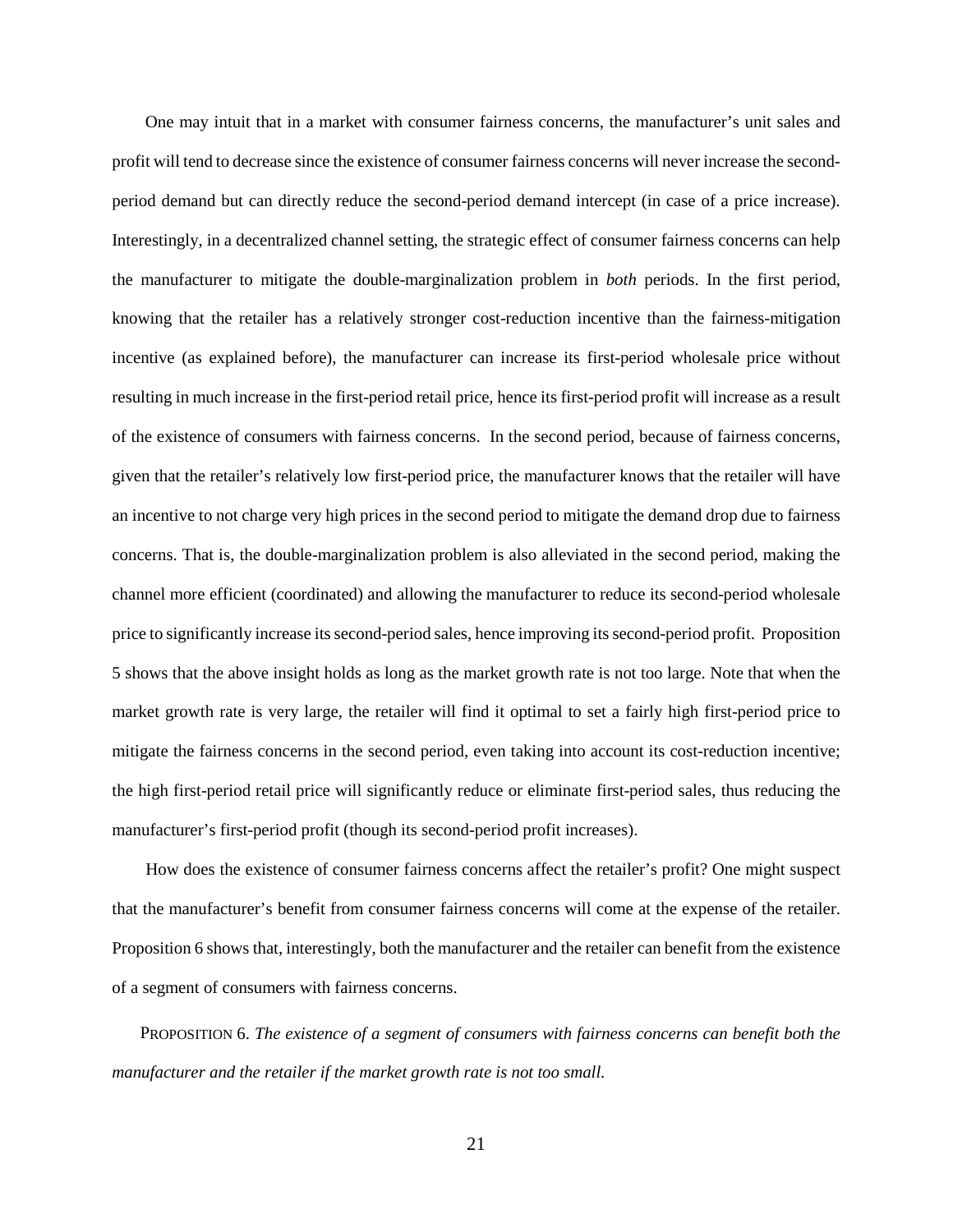As Proposition 6 shows, the manufacturer's benefit from consumer fairness concerns does not have to come at the expense of the retailer, i.e., the retailer can also benefit from having a segment of consumers with fairness concerns in the market. The underlying reason also hinges on the fact that consumer fairness concerns can allow the retailer to decrease its first-period retail price to induce the manufacturer to lower its wholesale price in the second period. As discussed before, essentially, the retailer can commit to less incentives for charging high future prices by choosing a low first-period price, which will sacrifice some or all of its first-period profits so as to reduce its marginal cost in the second period. So, when the market growth rate is large, the retailer's benefit from reduced marginal cost in the second period can more than offset its loss in first-period profits. Thus, consumer fairness concerns, though having a negative direct effect on the second-period demand, can lead to a win-win outcome for both the manufacturer and the retailer. Furthermore, even though the existence of a segment of consumers with fairness concerns may reduce the first-period consumer surplus, the strategic cost-reduction effect in the second period can raise the second-period consumer surplus enough to more than compensate for the first-period decrease. That is, consumers' fairness concerns can be an all-win situation for the manufacturer, the retailer, and the consumers.

### *DISCUSSION AND CONCLUSION*

When a firm experiences an increase in its product's demand, the firm has an incentive to raise its price to increase its profit. However, such price increases may lead to negative responses from some consumers. As our survey shows, a higher price increase will lead to more consumers choosing to not buy the product even though they can obtain a positive economic surplus from the purchase; many consumers indicated their reason for not buying the product was that they considered the price increase to be unfair. In this paper, we have analyzed the effects of such fairness concerns in a distribution channel. One might intuit that consumers' fairness concerns will prevent or mitigate price hikes, making firms worse off. This paper provides an analytical framework to investigate whether this intuition will always hold in a market with a segment of consumers having fairness concerns and how fairness concerns affect the dynamic pricing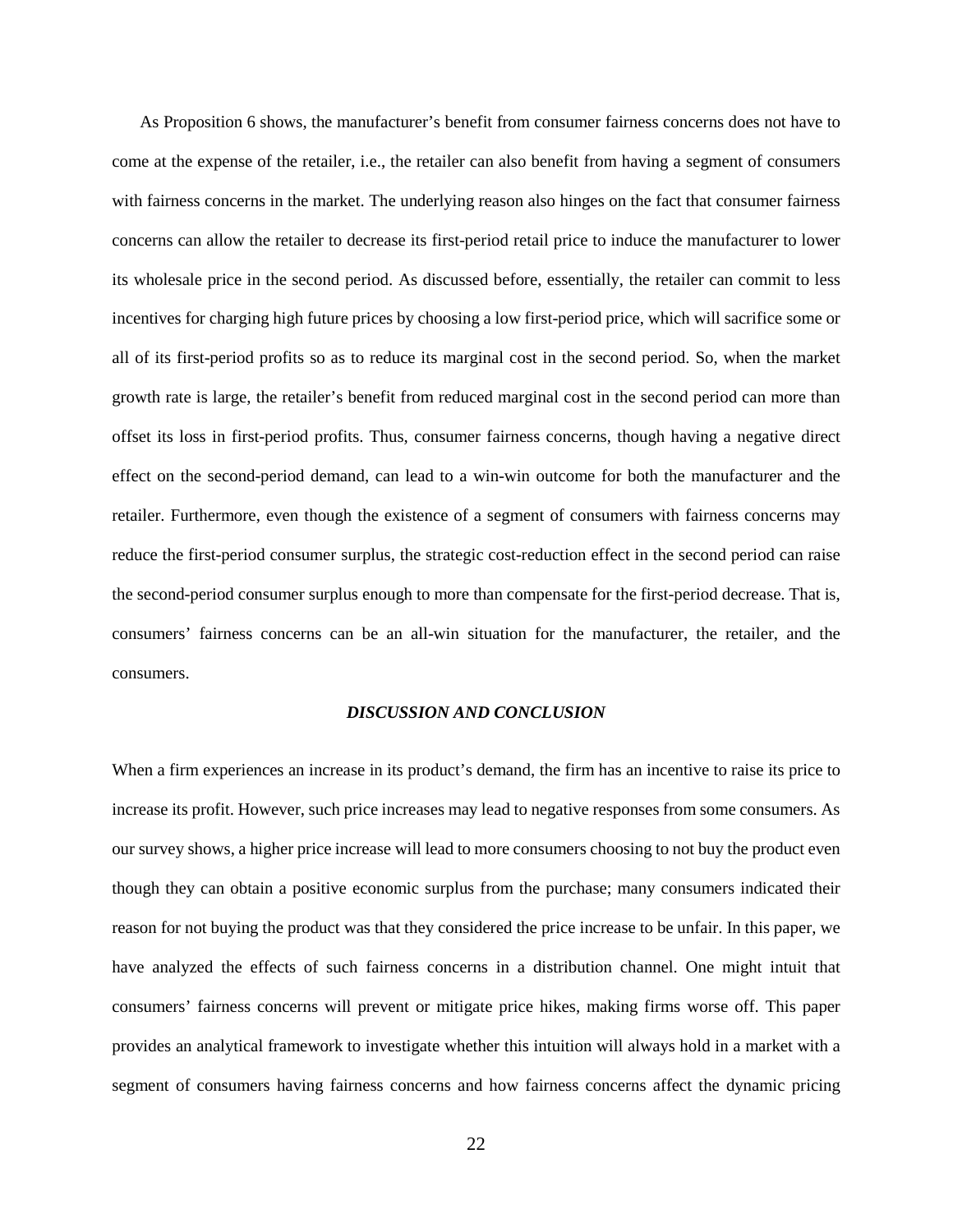decisions in a channel. We have examined a decentralized channel, where a manufacturer sells its product through a retailer in two time periods in a market with a segment of consumers having fairness concerns. In our model, if the retailer raises its second-period price above its first-period price, there will be an extra demand drop due to consumers' fairness concerns. Our analysis of such a marketplace reveals several interesting findings.

First, consumer fairness concerns will, in equilibrium, make the manufacturer raise its first-period wholesale price and reduce its second-period wholesale price. Our analysis identifies a critical strategic link between the two periods when the market has a segment of consumers with fairness concerns—the lower the retailer's *first-period* retail price, the lower the manufacturer's best-response *second-period* wholesale price (i.e., the lower the retailer's second-period marginal cost). This gives the retailer an incentive to keep its first-period retail price low. Thus, anticipating the retailer's cost-reduction incentive when choosing its first-period retail price, the manufacturer will *increase* its first-period wholesale price, with less concern of causing a high retail price that would significantly reduce first-period sales. Moreover, with a segment of consumers with fairness concerns in the market, any not-too-high first-period retail price will essentially commit the retailer to not charging too high a second-period price, alleviating the double-marginalization problem in the second period, giving the manufacturer more incentive to reduce its second-period wholesale price to increase unit sales in the second period.

Second, consumer fairness concerns can reduce *both* the first-period and second-period retail prices. One might intuit that the existence of consumers with fairness concerns will induce the retailer to *raise* its first-period price so that a price increase in the second period will mitigate or eliminate the demand drop due to fairness concerns. Our analysis reveals that, with a segment of fair-minded consumers in the market, the retailer has to trade off two opposing incentives when choosing its first-period price. On one hand, the retailer has a fairness-mitigation incentive to raise its first-period price to mitigate or eliminate the secondperiod demand drop due to fairness concerns. On the other hand, the retailer also has a cost-reduction incentive to reduce its first-period price to induce a lower second-period wholesale price, which directly lowers the retailer's marginal cost in the second period. When the market growth rate is relatively small,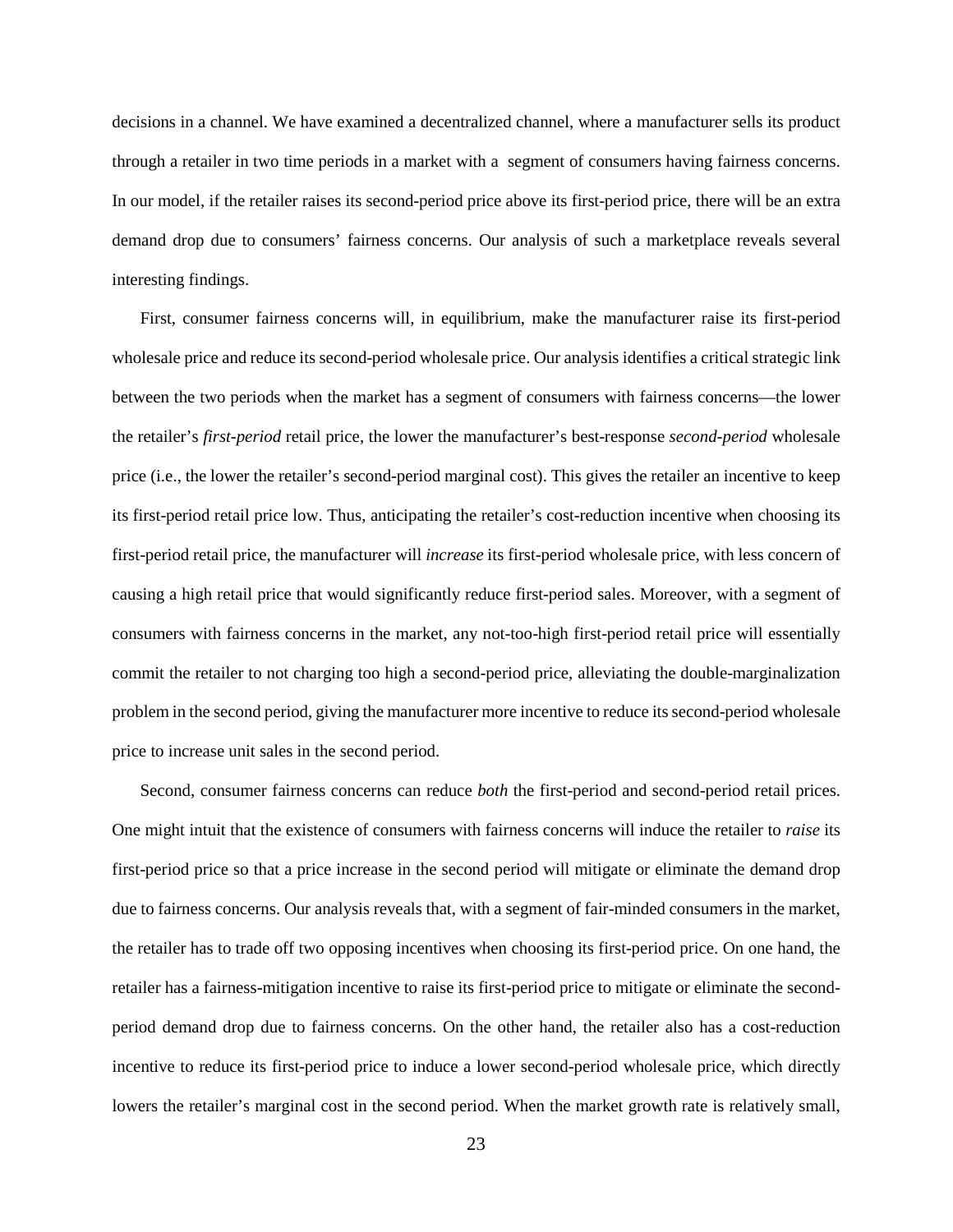the retailer's fairness-mitigation incentive will be dominated by its cost-reduction incentive, so the retailer will *lower* its first-period price.

Third, interestingly, an increase in the market demand can induce both the manufacturer and the retailer to *decrease* their prices. This occurs when the market growth rate increases from below to above a threshold such that the manufacturer will switch from a high first-period wholesale price to a low first-period wholesale price. Below the growth threshold, the manufacturer finds it optimal to exploit the retailer's strong cost-reduction incentive by charging a high wholesale price; by contrast, above the threshold, the manufacturer will find it optimal to significantly reduce its first-period wholesale price to induce a low first-period retail price so as to make the channel much more efficient in the second period. Thus, when the market growth rate increases from below the threshold to just above it, the manufacturer's strategic paradigm shift will lead to a drop in the first-period wholesale price as well as a drop in the first-period retail price and consequently, the second-period wholesale price and the second-period retail price will also decrease.

Fourth, though the direct effect of consumer fairness concerns reduces the second-period demand, its strategic effect can help the manufacturer mitigate the double-marginalization problem and improve its profits in both periods if the market growth rate is not too high. As we have shown, if the growth rate is relatively small, the retailer has a stronger cost-reduction incentive than the fairness-mitigation incentive when choosing its first-period price, so the manufacturer can increase its first-period wholesale price without inducing much increase in the first-period retail price. Thus, the manufacturer's first-period profit will increase as a result of the existence of consumers with fairness concerns. In the second period, because of fairness concerns, given the not-very-high first-period retail price, the manufacturer knows that the retailer will have an incentive to not charge very high prices in the second period in order to mitigate the demand drop due to fairness concerns. That is, the double-marginalization problem is also alleviated in the second period, making the channel more efficient and allowing the manufacturer to reduce its second-period wholesale price to significantly increase its second-period sales, hence improving its second-period profit. Thus, when the market growth rate is not very large, the manufacturer's profit can increase in both periods.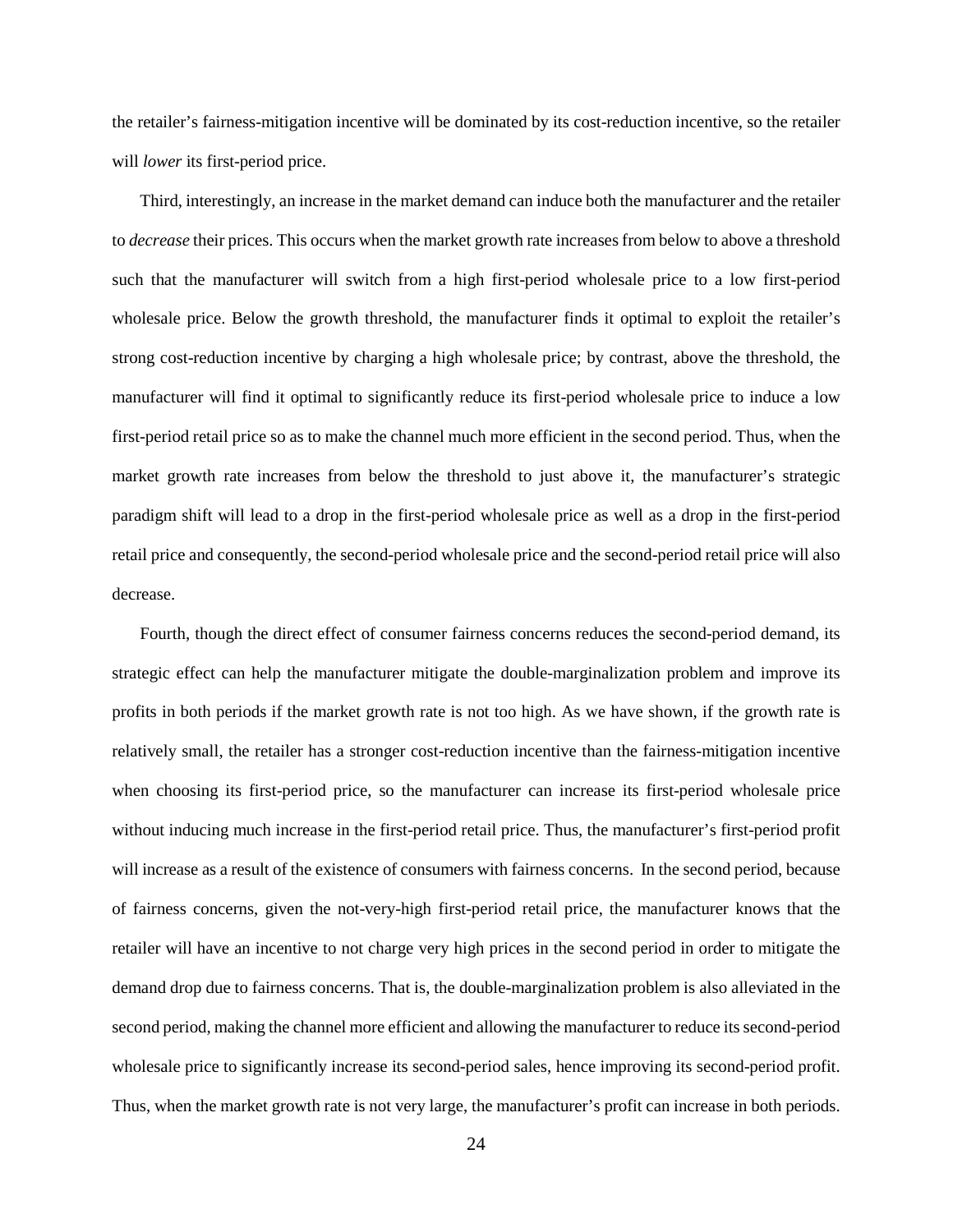Lastly, the manufacturer's benefit from consumer fairness concerns does not have to come at the expense of the retailer or the consumer; in fact, the retailer and the consumer can also benefit from the existence of consumers with fairness concerns, because consumer fairness concerns allow the retailer to reduce its first-period price to obtain a lower wholesale price in the second period. If the market growth rate is relatively large, the retailer's benefit from the second period can more than offset its loss in firstperiod profit. In that parameter region, the increase in the second-period consumer surplus due to reduced double marginalization can more than offset the first-period drop in consumer surplus (due to a significant increase in the first-period wholesale price). In summary, we find that consumer fairness concerns can lead to an all-win outcome for the manufacturer, the retailer, and the consumer.

We conclude the paper with some discussions about our analysis and future research. Note that our core analysis has focused on the more representative case of  $\delta \in [0, \delta^{**}]$ , where in equilibrium the retailer has a positive market share in both periods. One can show that, with a market growth rate  $\delta > \delta^{**}$ , the retailer's first-period equilibrium price satisfies  $p_1^* > \frac{1}{\beta}$ , which leads to zero first-period sales; our model essentially becomes a model where the firms sell the product only in the second period but the retailer can choose the reference price  $(p_1)$  before selling starts in the second period. Our analysis reveals that, in that case, even though the retailer can costlessly choose any  $p_1$  (e.g., infinity) to be the consumer's reference price, it actually prefers a relatively low reference price. This is because, in a decentralized channel, the retailer's optimal choice of the reference price  $(p_1)$  will have to balance its fairness-mitigation incentive and its costreduction incentive. This directly contrasts the finding of Zhang et al. (2014) that firms will always prefer consumers' having higher initial reference prices.

We have assumed that the market growth rate is an exogenous trend expected in the market. Future research can study how consumer fairness concerns will affect the firms' incentives to create market demand (e.g., by investing in advertising or other marketing campaigns). Moreover, it may also be interesting to study a competitive market to explore additional insights regarding consumer fairness concerns, albeit the model and analysis will be even more complex and one would have to simplify the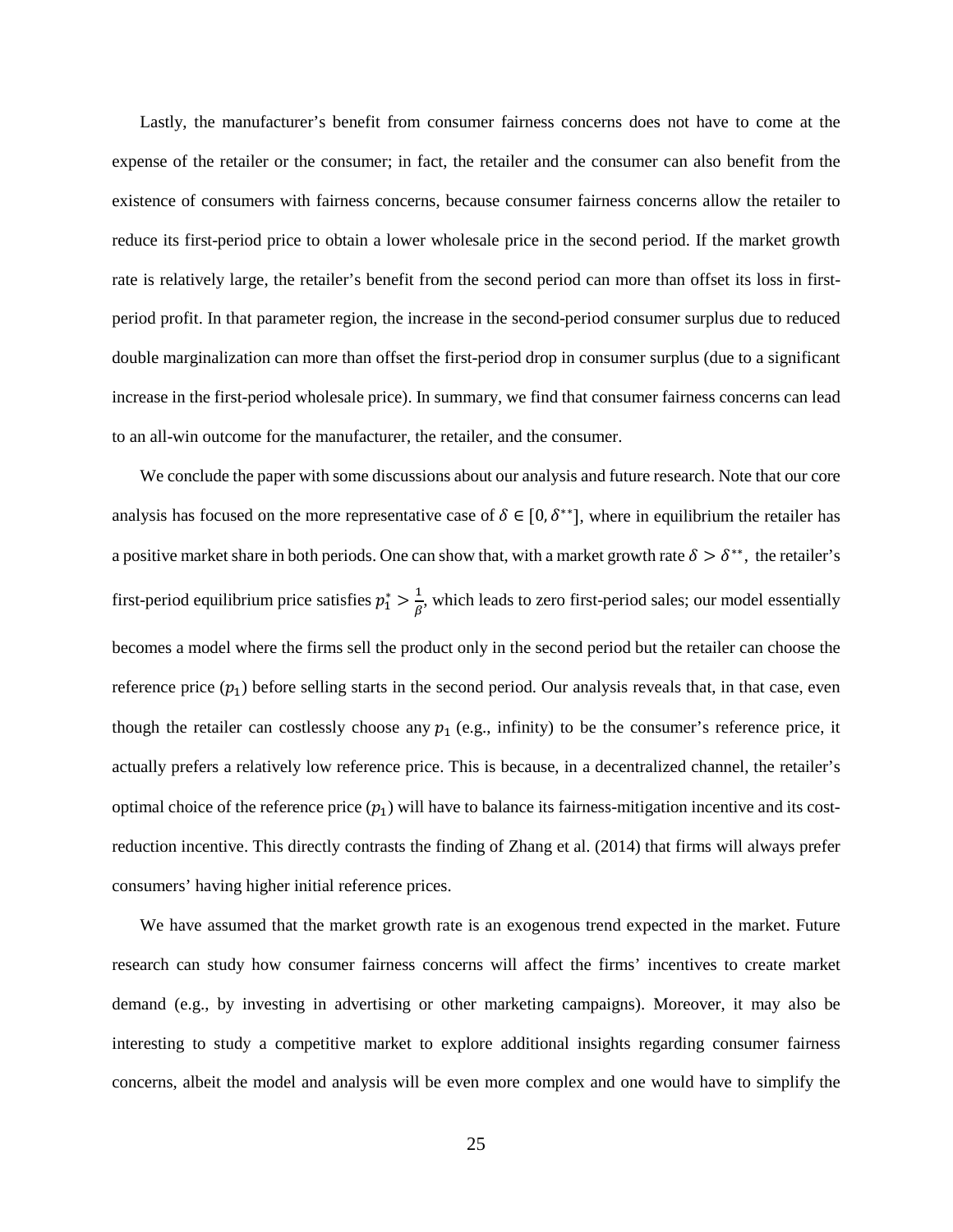model in other aspects to ensure analytical tractability. We leave it to future research for such exploration, which is worth its own separate study.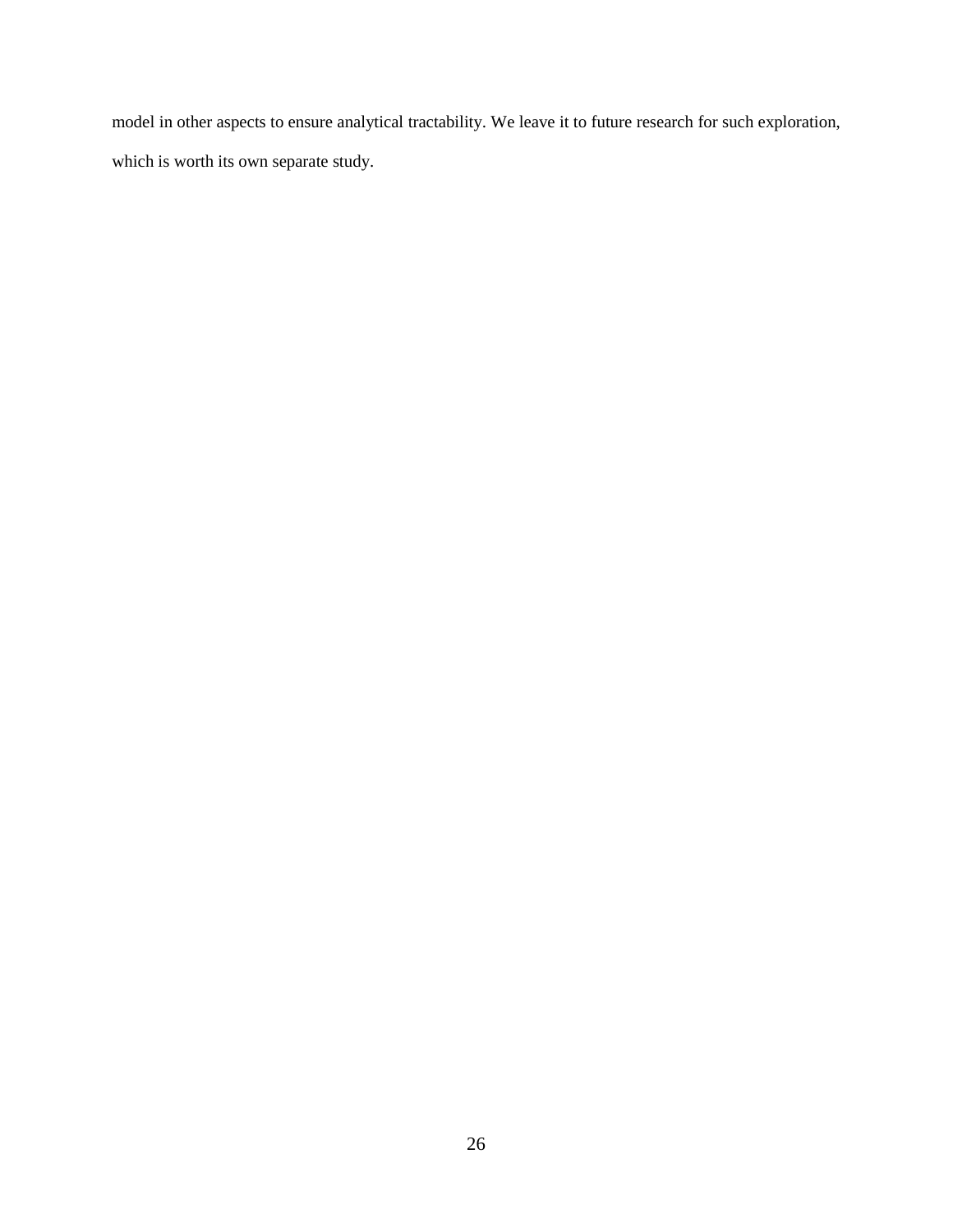#### *APPENDIX*

**PROOF OF LEMMA 1**. Lemma 1 shows the manufacturer's and the retailer's first-period and secondperiod wholesale and retail prices in a decentralized channel with no consumers having fairness concerns. The results of Lemma 1 can be easily solved using backward induction. We will first find the second-period subgame equilibrium outcome and then solve for the first-period equilibrium. In the second period, for a given second-period wholesale price  $w_2^{NF}$ , the retailer chooses  $p_2^{NF}$  to maximize its second-period profit  $\pi_{R2}^{NF} = D_2^{NF} (p_2^{NF} - w_2^{NF})$ , where  $D_2^{NF} = 1 + \delta - \beta p_2^{NF}$ . One can show that the retailer's optimal secondperiod price is interior at  $p_2^{*NF} = \frac{1 + w_2^{NF} \beta + \delta}{2\beta}$ . Then the second-period market demand has become  $D_2^{*NF}$  $\frac{1+\delta-\beta w_2^{NF}}{2}$ . Next, the manufacturer chooses  $w_2^{NF}$  to maximize its second-period profit  $\pi_{M2}^{NF} = D_2^{*NF} w_2^{NF} = D_2^{*NF} w_2^{NF}$  $\frac{1+\delta-\beta w_2^{NF}}{2}$  \*  $w_2^{NF}$ . One can show that the manufacturer's optimal second-period wholesale price is  $w_2^{*NF}$  =  $\frac{1+\delta}{2\beta}$ . Plugging in  $w_2^{*NF}$ , we can get the retailer's second-period retail price:  $p_2^{*NF} = \frac{3(1+\delta)}{4\beta}$ . The retailer's and the manufacturer's second-period profits are given by:  $\pi_{R2}^{*NF} = \frac{(1+\delta)^2}{16\beta}$ ,  $\pi_{M2}^{*NF} = \frac{(1+\delta)^2}{8\beta}$ .

In the first period, for a given first-period wholesale price  $w_1^{NF}$ , the retailer chooses  $p_1^{NF}$  to maximize its total profit  $\pi_R^{NF} = D_1^{NF}(p_1^{NF} - w_1^{NF}) + \pi_{R2}^{*NF}$ , where  $D_1^{NF} = 1 - \beta p_1^{NF}$ . One can show that the retailer's optimal first-period price is  $p_1^{*NF} = \frac{1+\beta w_1^{NF}}{2\beta}$ . Thus, the first-period market demand has become  $D_1^{*NF}$  $\frac{1-\beta w_2^{NF}}{2}$ . Then the manufacturer chooses  $w_1^{NF}$  to maximize its total profit  $\pi_M^{NF} = D_1^{NF} w_1^{NF} + \pi_{M2}^{*NF}$ . The manufacturer's optimal first-period wholesale price is  $w_1^{*NF} = \frac{1}{2\beta}$ . Plugging in  $w_1^{*NF}$ , we can get the retailer's retail price  $p_1^{*NF} = \frac{3}{4\beta}$ . In equilibrium, the manufacturer's and the retailer's equilibrium profits are  $\pi_M^{*NF} = \frac{1+(1+\delta)^2}{8\beta}$  and  $\pi_R^{*NF} = \frac{1+(1+\delta)^2}{16\beta}$ , respectively.

**PROOF OF LEMMA 2**. Lemma 2 shows the centralized manufacturer's equilibrium first-period and second-period retail prices in a market with consumer fairness concerns. We solve the game by backward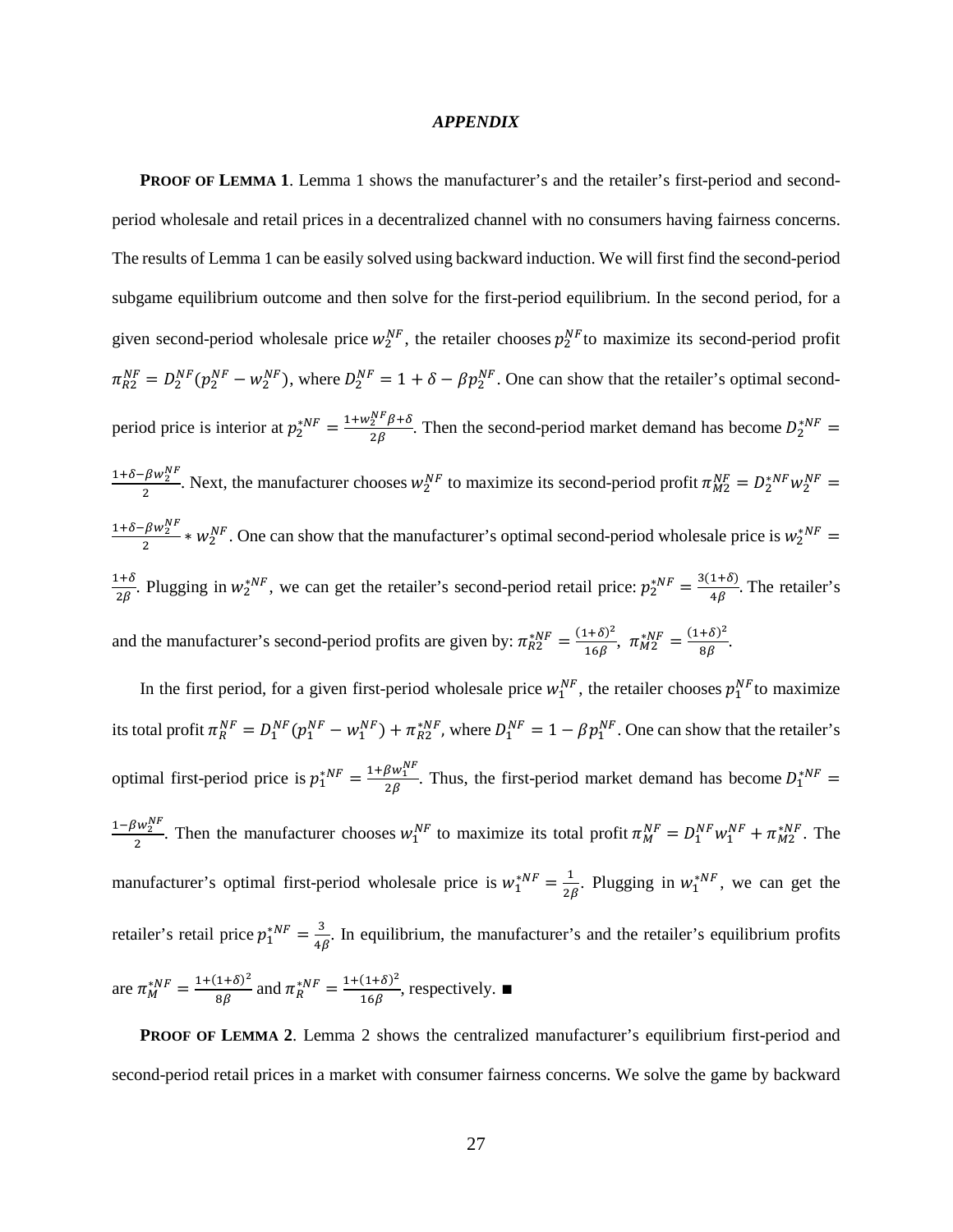induction. We will first find the second-period subgame equilibrium outcome and then solve for the firstperiod equilibrium. In the second period, for a given first-period price  $\tilde{p}_1$ , the manufacturer chooses its second-period price  $\tilde{p}_2^*$  to maximize its second-period profit,  $\tilde{\pi}_2 = \tilde{D}_2 \tilde{p}_2$ . The second-period demand function is as follows:

$$
\widetilde{D}_2 = \begin{cases}\n1 + \delta - \beta \widetilde{p}_2 & \text{if } 0 < \widetilde{p}_2 \le \widetilde{p}_1 \\
1 + \delta - \beta \widetilde{p}_2 - \lambda \gamma (\widetilde{p}_2 - \widetilde{p}_1) & \text{if } \widetilde{p}_1 < \widetilde{p}_2 \le \frac{1 + \delta + \gamma \widetilde{p}_1}{\beta + \gamma} \\
(1 - \lambda)(1 + \delta - \beta \widetilde{p}_2) & \text{if } \frac{1 + \delta + \gamma \widetilde{p}_1}{\beta + \gamma} < \widetilde{p}_2 \le \frac{1 + \delta}{\beta} \\
0 & \text{if } \widetilde{p}_2 > \frac{1 + \delta}{\beta}\n\end{cases}
$$

Note that the manufacturer's profit function is continuous and piecewise concave on each interval. We first obtain the optimal prices within each of the following three intervals  $I_1 \equiv (0, \tilde{p}_1], I_2 \equiv (\tilde{p}_1, \frac{1+\delta+\gamma\tilde{p}_1}{\beta+\gamma}],$ and  $I_3 \equiv \left(\frac{1+\delta+\gamma p_1}{\beta+\gamma}, \frac{1+\delta}{\beta}\right)$ ; among the three, the price that yields the highest profit is the manufacturer's optimal second-period retail price. Let  $\tilde{p}_2^{l_i}$  denote the manufacturer's optimal price within the interval  $l_i$ .

• Suppose that  $\tilde{p}_2 \in I_1$ , if  $0 < \tilde{p}_1 \le \frac{1+\delta}{2\beta}$ , then one can show that the optimal price is  $\tilde{p}_2^{I_1} = \tilde{p}_1$ ; if

 $\frac{1+\delta}{2\beta} < \tilde{p}_1 < \frac{1+\delta}{\beta}$ , then one can show that the optimal price is  $\tilde{p}_2^{I_1} = \frac{1+\delta}{2\beta}$ .

• Suppose that  $\tilde{p}_2 \in I_2$ , if  $0 < \tilde{p}_1 \leq \frac{1+\delta}{2\beta+\gamma\lambda}$ , the optimal price is  $\tilde{p}_2^{I_2} = \frac{1+\delta+\lambda\gamma p_1}{2(\beta+\gamma)}$ ; if  $\frac{1+\delta}{2\beta+\gamma\lambda} < \tilde{p}_1$ , the

optimal price is  $\tilde{p}_2^{l_1} = \tilde{p}_1$ .

is as follows:

• Suppose that  $\tilde{p}_2 \in I_3$ , If  $0 < \tilde{p}_1 < \frac{1+\delta}{\beta}$ , the optimal price is  $\tilde{p}_2^{I_3} = \frac{1+\delta+\lambda\gamma\tilde{p}_1}{2(\beta+\gamma)}$ . Comparing the profits corresponding to prices  $\tilde{p}_2^{l_1}$ ,  $\tilde{p}_2^{l_2}$  and  $\tilde{p}_2^{l_3}$ , one can show that the manufacturer's optimal second-period price

$$
\tilde{p}^*_2=\begin{cases} \frac{1+\delta+\lambda\gamma\tilde{p}_1}{2(\beta+\gamma)} & \text{if}\;\; 0<\tilde{p}_1\leq\frac{1+\delta}{2\beta+\gamma\lambda} \\ \\ \tilde{p}_1 & \text{if}\;\; \frac{1+\delta}{2\beta+\gamma\lambda}\leq\tilde{p}_1\leq\frac{1+\delta}{2\beta} \\ \\ \frac{1+\delta}{2\beta} & \text{if}\;\; \frac{1+\delta}{2\beta}<\tilde{p}_1<\frac{1+\delta}{\beta} \end{cases}
$$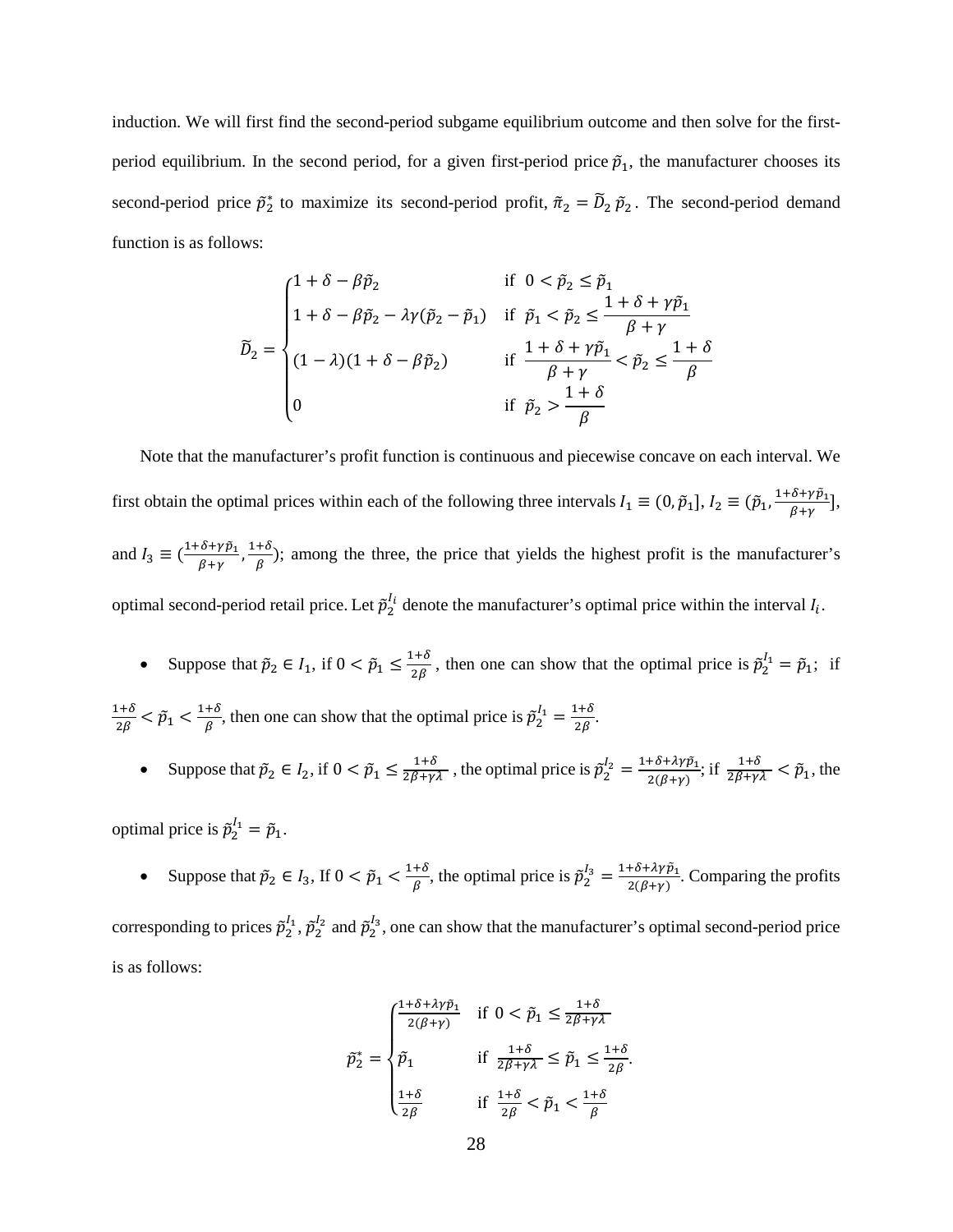Using  $p_2^*$ , we can obtain the manufacturer's second-period subgame equilibrium profits, where  $\tilde{\pi}_2^*$  =  $\widetilde{D}_2 \widetilde{p}_2$ .

$$
\tilde{\pi}_{2}^{*} = \begin{cases}\n\frac{(1+\delta+\tilde{p}_{1}\gamma\lambda)^{2}}{4(\beta+\gamma\lambda)} & \text{if } \tilde{p}_{1} \in (0, \frac{1+\delta}{2\beta+\gamma\lambda}] \\
\tilde{p}_{1}(1+\delta-\beta\tilde{p}_{1}) & \text{if } \tilde{p}_{1} \in (\frac{1+\delta}{2\beta+\gamma\lambda}, \frac{1+\delta}{2\beta}] \\
\frac{(1+\delta)^{2}}{4\beta} & \text{if } \tilde{p}_{1} \in (\frac{1+\delta}{2\beta}, \infty)\n\end{cases}
$$

In the first period, the manufacturer chooses its first-period price  $\tilde{p}_1$  to maximize its profit  $\tilde{\pi} = \tilde{D}_1 \tilde{p}_1 +$  $\tilde{\pi}_2^*$ , where

$$
\widetilde{D}_1 = \begin{cases} 1 - \beta \widetilde{p}_1 & \text{if } 0 < \widetilde{p}_1 < \frac{1}{\beta} \\ 0 & \text{if } \widetilde{p}_1 \ge \frac{1}{\beta} \end{cases}.
$$

Denote the retailer's optimal first-period price within the interval  $K_i$  by  $\tilde{p}_1^{K_i}$ , where  $K_1 \equiv (0, \frac{1+\delta}{2\beta + \gamma \lambda})$ ,  $K_2 \equiv \left(\frac{1+\delta}{2\beta+\gamma\lambda}, \frac{1+\delta}{2\beta}\right]$ , and  $K_3 \equiv \left(\frac{1+\delta}{2\beta}, \frac{1+\delta}{\beta}\right]$ . We will first find  $\tilde{p}_1^{K_i}$  for  $i = 1, 2, 3$ . Then we will compare the

manufacturer's profit corresponding to each  $\tilde{p}_1^{K_i}$ . The prices corresponding to the highest profit will be the manufacturer's optimal (subgame equilibrium) price. We will separately analyze three cases:  $\frac{1}{\beta} \in K_1$ ,  $\frac{1}{\beta} \in$  $K_2$  and  $\frac{1}{\beta} \in K_3$ . Comparing the profits corresponding to each of the prices  $p_1^{K_i}$  for  $i = 1,2,3$ , one can show that the centralized manufacturer's equilibrium first-period and second-period prices are given by:

$$
\tilde{p}_{1}^{*} = \begin{cases}\n\frac{2+\delta}{4\beta} & \text{if } 0 \leq \delta < \frac{2\gamma\lambda}{2\beta - \gamma\lambda} \\
\frac{2\beta + \gamma\lambda(3+\delta)}{4\beta^2 + 4\beta\gamma\lambda - \gamma^2\lambda^2} & \text{if } \frac{2\gamma\lambda}{2\beta - \gamma\lambda} \leq \delta < \frac{2\beta^2 + \beta\gamma\lambda - \gamma^2\lambda^2}{\beta\gamma\lambda}, \text{ and} \\
\frac{1+\delta}{2\beta} & \text{if } \delta \geq \frac{2\beta^2 + \beta\gamma\lambda - \gamma^2\lambda^2}{\beta\gamma\lambda} \\
\frac{2\beta(1+\delta) + \gamma\lambda}{4\beta} & \text{if } 0 \leq \delta < \frac{2\gamma\lambda}{2\beta - \gamma\lambda} \\
\frac{2\beta(1+\delta) + \gamma\lambda}{4\beta^2 + 4\beta\gamma\lambda - \gamma^2\lambda^2} & \text{if } \frac{2\gamma\lambda}{2\beta - \gamma\lambda} \leq \delta < \frac{2\beta^2 + \beta\gamma\lambda - \gamma^2\lambda^2}{\beta\gamma\lambda}, \text{ respectively.} \quad \blacksquare \\
\frac{1+\delta}{2\beta} & \text{if } \delta \geq \frac{2\beta^2 + \beta\gamma\lambda - \gamma^2\lambda^2}{\beta\gamma\lambda}\n\end{cases}
$$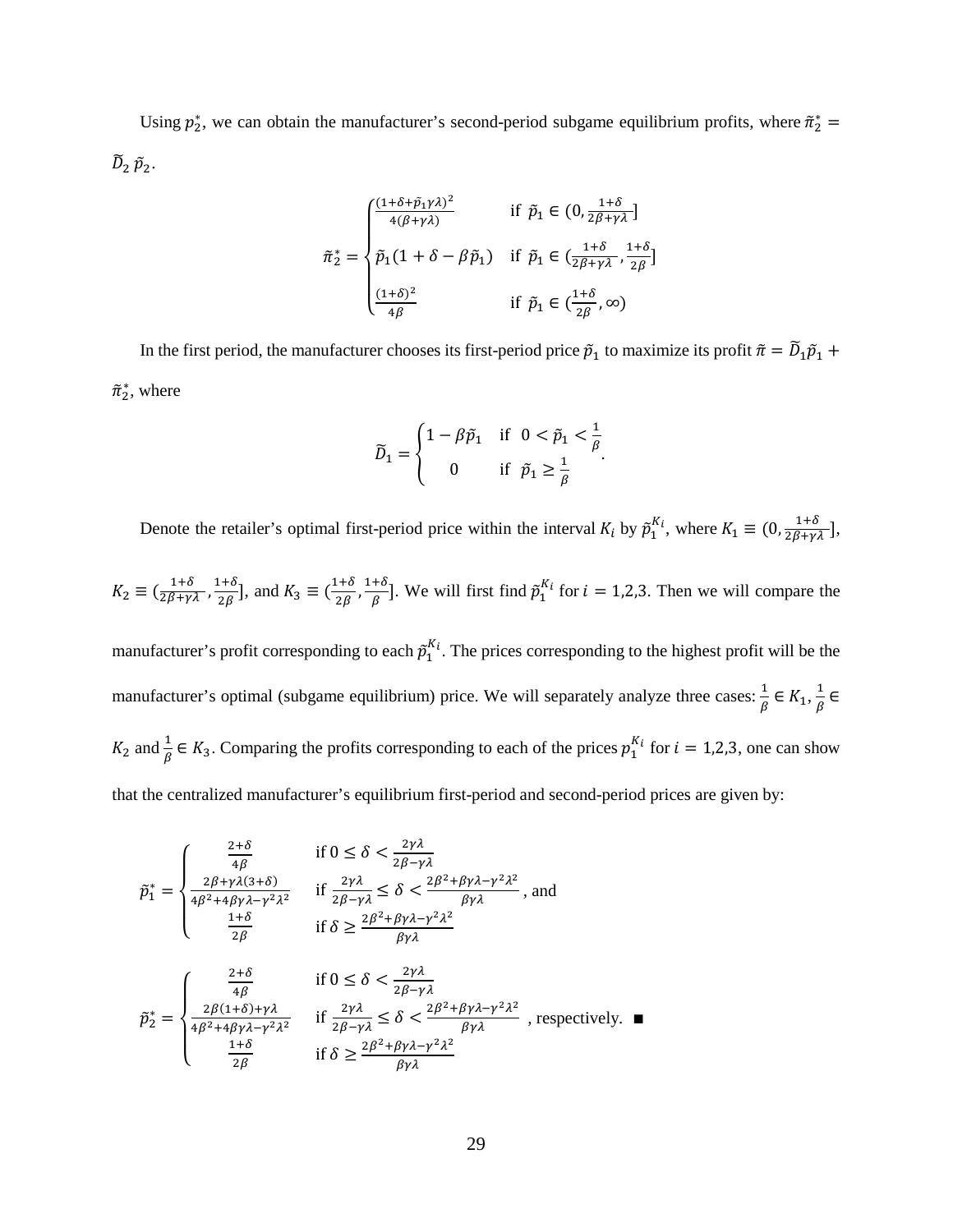**PROOF OF LEMMA 3.** The proof of Lemma 3 is similar to the proof of Lemma 2, but is more technical.

Please see the Online Appendix for derivation of the full subgame perfect equilibrium.

**PROOF OF PROPOSITION 1.** The manufacturer's subgame wholesale price in the second period are given by:

$$
w_2^* = \begin{cases} \frac{1+\delta+p_1\gamma\lambda}{2\beta+2\gamma\lambda} & \text{if } 0 < p_1 < \frac{3+3\delta}{4\beta+\gamma\lambda} \\ \frac{2p_1\beta-1-\delta+p_1\gamma\lambda}{\beta+\gamma\lambda} & \text{if } \frac{3+3\delta}{4\beta+\gamma\lambda} \le p_1 \le \hat{P} \\ \frac{1+\delta}{2\beta} & \text{if } \hat{P} \le p_1 \le \frac{1+\delta}{\beta} \end{cases}
$$

where  $\hat{P} = \frac{(1+\delta)(\sqrt{2\gamma\lambda(\beta+\gamma\lambda)+6\beta+2\gamma\lambda})}{4\beta(2\beta+\gamma\lambda)}$ . Taking the derivative with respect to  $p_1$ , one can easily show

that in each region of  $p_1 \leq \hat{P}$ ,  $w_2^*$  is always increasing in  $p_1$ .

**PROOF OF PROPOSITION 2.** The manufacturer's equilibrium wholesale prices in two periods  $(w_1^*$  and  $w_2^*$ ) are given in Lemma 3; From Lemma 1 we know that when consumers do not have fairness concerns, the manufacturer's equilibrium prices are given by:  $w_1^{*NF} = \frac{1}{2\beta}$  and  $w_2^{*NF} = \frac{1+\delta}{2\beta}$ . Define  $\Delta w_1 = w_1^*$  –  $w_1^{*NF}$  and  $\Delta w_2 = w_2^* - w_2^{*NF}$ . One can show that when  $0 \le \delta \le \frac{3(\beta + \gamma \lambda) - 2\sqrt{2}\gamma \lambda(\beta + \gamma \lambda)}{9\beta + \gamma \lambda}$ ,  $\Delta w_1 = w_1^*$  $w_1^{*NF} = \frac{16\beta^2(3\delta+1)+24\beta\gamma\lambda\delta+\gamma^2\lambda^2(\delta-3)}{4\beta(2\beta+\gamma\lambda)(4\beta+\gamma\lambda)} + \frac{(1+\delta)(4\beta+3\gamma\lambda)}{4\beta(2\beta+\gamma\lambda)} \sqrt{\frac{\gamma\lambda}{2(\beta+\gamma\lambda)}} - \frac{1}{2\beta} > 0$  ; When  $\frac{3(\beta+\gamma\lambda)-2\sqrt{2\gamma\lambda(\beta+\gamma\lambda)}}{9\beta+\gamma\lambda} < \delta \leq \delta^*$ ,  $\Delta w_1 = w_1^* - w_1^{*NF} = \frac{(1+\delta)(48\beta^2(3\delta-1)-8\beta\gamma\lambda(7+\delta)+\gamma^2\lambda^2(1+\delta))}{16\beta(\beta(3\delta-1)-\gamma\lambda)(4\beta+\gamma\lambda)} - \frac{1}{2\beta} > 0$ ; When  $\delta^* < \delta < \delta^{**}$ ,  $\Delta w_1 = w_1^* - w_1^{*NF} = \frac{128\beta^4 + 16\beta^3 \gamma (17+\delta)\lambda + 8\beta^2 \gamma^2 (17+2\delta)\lambda^2 + \beta \gamma^3 (\delta - 7)\lambda^3 + \gamma^4 \lambda^4}{32\beta^2 (8\beta^3 + 16\beta^2 \gamma \lambda + 7\beta \gamma^2 \lambda^2 - \gamma^3 \lambda^3)} - \frac{1}{2\beta} >$ 0. In sum,  $w_1^* > w_1^{*NF}$ . Moreover, when  $0 < \delta \leq \delta^*$ ,  $\Delta w_2 = w_2^* - w_2^{*NF} = \frac{2(1+\delta)}{4\beta + \gamma \lambda} - \frac{1+\delta}{2\beta} < 0$ ; When  $\delta^* < \delta < \delta^{**}$ ,  $\Delta w_2 = w_2^* - w_2^{*NF} = \frac{32\beta^3(1+\delta) + 8\beta^2\gamma\lambda(7+4\delta) - \beta\gamma^2\lambda^2(\delta-23) - \gamma^3\lambda^3}{8\beta(8\beta^3 + 16\beta^2\gamma\lambda + 7\beta\gamma^2\lambda^2 - \gamma^3\lambda^3)} - \frac{1+\delta}{2\beta} < 0$ . Thus,  $w_2^* <$  $w_2^{*NF}$ .  $\blacksquare$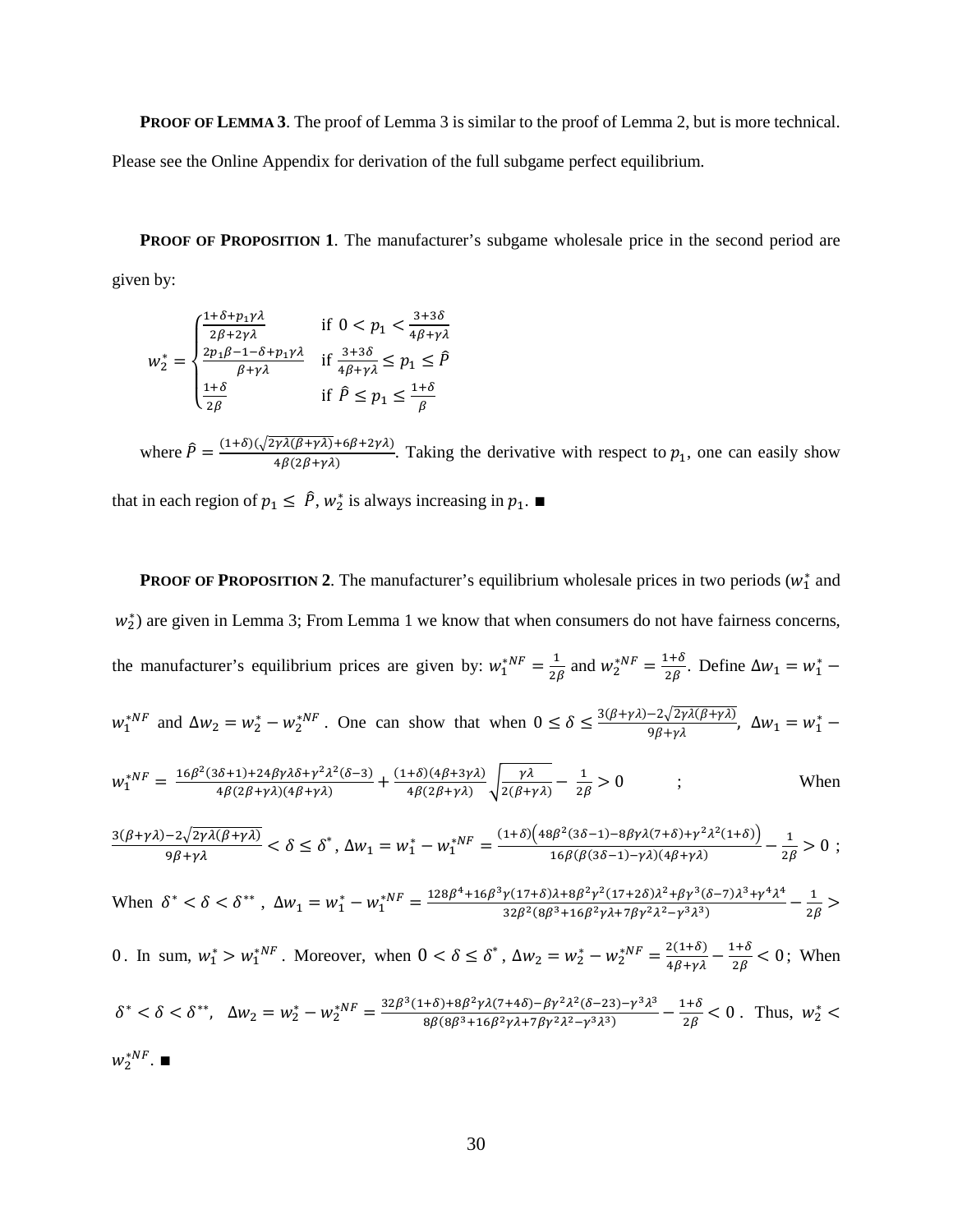**PROOF OF PROPOSITION 3.** The retailer's equilibrium prices in two periods are given in Lemma 3. From Lemma 1 we know that when no consumers have fairness concerns, the retailer's equilibrium prices are given by:  $p_1^{*NF} = \frac{3}{4\beta}$  and  $p_2^{*NF} = \frac{3(1+6)}{4\beta}$ . Define  $\Delta p_1 = p_1^* - p_1^{*NF}$  and  $\Delta p_2 = p_2^* - p_2^{*NF}$ . One can show that when  $\delta < \frac{\gamma A}{4\beta} < \delta^*$ ,  $\Delta p_1 = p_1^* - p_1^{*NF} = \frac{3(1+\delta)}{4\beta + \gamma \lambda} - \frac{3}{4\beta} < 0$ ,  $\Delta p_2 = p_2^* - p_2^{*NF} = \frac{3(1+\delta)}{4\beta + \gamma \lambda} - \frac{3}{4\beta + \gamma \lambda}$  $\frac{3(1+\delta)}{4\beta}$  < 0. I.e.,  $p_1^*$  <  $p_1^{*NF}$  and  $p_2^*$  <  $p_2^{*NF}$ .

**PROOF OF PROPOSITION 4.** The manufacturer's and the retailer's equilibrium prices in the two periods are given in Lemma 3. To show an increase in the market growth rate can lead to a decrease in the retail and wholesale prices in both periods, we prove that there is a discrete drop in the firms' equilibrium pricing strategies at  $\delta = \delta^*$ , as illustrated in Figures 2 and 3. For example, to show that an increase in  $\delta$  can lead to a decrease in  $p_1^*$ , we only need to show  $\lim_{\delta \to \delta^{*+}} p_1^*(\delta) > \lim_{\delta \to \delta^{*+}} p_1^*(\delta)$ , which automatically implies, because  $p_1^*$  is a continuous function on both the left and the right neighborhoods of  $\delta^*$ , that there exist some  $\delta_L < \delta^*$  and  $\delta_H > \delta^*$  such that  $p_1^*(\delta_L) > p_1^*(\delta)$  for all  $\delta \in (\delta^*, \delta_H)$ . Since  $\lim_{\delta \to \delta^{*-}} p_1^*(\delta) = \frac{3(1+\delta^*)}{4\beta + \gamma \lambda}$  and  $\lim_{\delta \to \delta^{*+}} p_1^*(\delta) = \frac{24\beta^2 + 3\beta\gamma(9+\delta^*)\lambda - \gamma^2\lambda^2}{4\beta(8\beta^2 + 8\beta\gamma\lambda - \gamma^2\lambda^2)}, \lim_{\delta \to \delta^{*+}} p_1^*(\delta) - \lim_{\delta \to \delta^{*+}} p_1^*(\delta) = \frac{3(1+\delta^*)}{4\beta + \gamma\lambda} - \frac{24\beta^2 + 3\beta\gamma(9+\delta^*)\lambda - \gamma^2\lambda^2}{4\beta(8\beta^2 + 8\beta\gamma\lambda - \gamma^2\lambda^2)} > 0$ one can show that  $\lim_{\delta \to \delta^{*+}} p_1^*(\delta) > \lim_{\delta \to \delta^{*+}} p_1^*(\delta)$ . Similarly, we can also prove  $\lim_{\delta \to \delta^{*+}} p_2^*(\delta) > \lim_{\delta \to \delta^{*+}} p_2^*(\delta)$ , and  $\lim_{\delta \to \delta^{*-}} w_1^*(\delta) > \lim_{\delta \to \delta^{*+}} w_1^*(\delta), \lim_{\delta \to \delta^{*-}} w_2^*(\delta) > \lim_{\delta \to \delta^{*+}} w_2^*(\delta).$ 

**PROOF OF PROPOSITION 5**. Recall that when there are *no* consumers with fairness concerns in a market, the manufacturer's profits in the first period and the second period are given by  $\pi_{M1}^{*NF} = \frac{1}{8\beta}$  and  $\pi_{M2}^{*NF} = \frac{(1+\delta)^2}{8\beta}$ . Also, when there are some consumers with fairness concerns, the manufacturer's per-period profits  $\pi_{M1}^*$  and  $\pi_{M2}^*$  are given by

 $\pi_{M1}^* =$ 

$$
\begin{cases}\n\hat{\pi}_{M1} & \text{if } 0 \le \delta < \delta^* \\
\frac{(8\beta^2 + \beta\gamma(5 - 3\delta)\lambda - 3\gamma^2\lambda^2)(128\beta^4 + 16\beta^3\gamma\lambda(17 + \delta) + 8\beta^2\gamma^2\lambda^2(17 + 2\delta) - \beta\gamma^3\lambda^3(7 - \delta) + \gamma^4\lambda^4)}{128\beta^2(\beta + \gamma\lambda)(8\beta^2 + 8\beta\gamma\lambda - \gamma^2\lambda^2)^2} & \text{if } \delta^* \le \delta < \delta^{**}\n\end{cases}
$$

where  $\hat{\pi}_{M1}$  is given below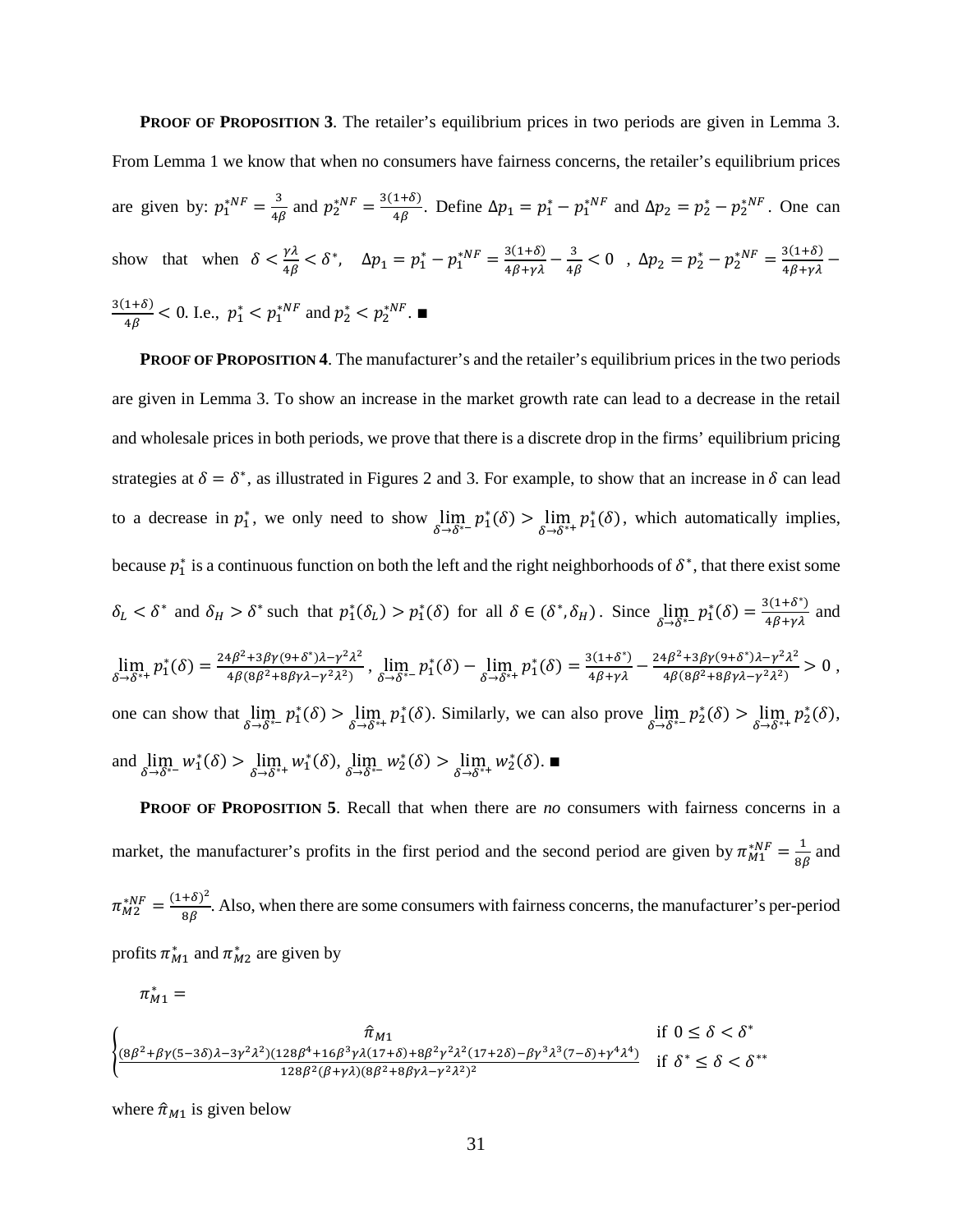$$
\hat{\pi}_{M1} =
$$

$$
\begin{cases} \frac{\beta-3\beta\delta+\gamma\lambda}{8(4\beta+\gamma\lambda)}\left(\frac{(1+\delta)(4\beta+3\gamma\lambda)}{\beta(2\beta+\gamma\lambda)}\sqrt{\frac{2\gamma\lambda}{\beta+\gamma\lambda}}+\frac{2(16\beta^2(1+3\delta)+24\beta\gamma\lambda\delta+\gamma^2\lambda^2(\delta-3))}{\beta(2\beta+\gamma\lambda)(4\beta+\gamma\lambda)}\right) & \text{if } 0\leq \delta \leq \frac{3(\beta+\gamma\lambda)-2\sqrt{2\gamma\lambda(\beta+\gamma\lambda)}}{9\beta+\gamma\lambda} \\ \frac{(1+\delta)(48\beta^2(1-3\delta)+8\beta\gamma\lambda(7+\delta)-\gamma^2\lambda^2(1+\delta))}{16\beta(4\beta+\gamma\lambda)^2} & \text{if } \frac{3(\beta+\gamma\lambda)-2\sqrt{2\gamma\lambda(\beta+\gamma\lambda)}}{9\beta+\gamma\lambda} \leq \delta < \delta_2 \end{cases}
$$

$$
\pi_{M2}^* = \begin{cases}\n\frac{2(1+\delta)^2(\beta+\gamma\lambda)}{(4\beta+\gamma\lambda)^2} & \text{if } 0 \le \delta < \delta^* \\
\frac{(\gamma^3\lambda^3 - 32\beta^3(1+\delta) - 8\beta^2\gamma\lambda(7+4\delta) + \beta\gamma^2\lambda^2(23-\delta))^2}{128\beta^2(\beta+\gamma\lambda)(8\beta^2 + 8\beta\gamma\lambda - \gamma^2\lambda^2)^2} & \text{if } \delta^* \le \delta < \delta^{**}\n\end{cases}
$$

We will first show that the manufacturer's profit in the first period can be higher than that when no consumers have fairness concerns. More specifically, we will show when  $\delta$  is not too large,  $\pi_{M1}^* > \pi_{M1}^{*NF}$ . Define  $\Delta \pi_{M1} = \pi_{M1}^* - \pi_{M1}^{*NF}$ . If  $\delta \in [0, \frac{3(\beta + \gamma \lambda) - 2\sqrt{2\gamma \lambda(\beta + \gamma \lambda)}}{9\beta + \gamma \lambda}]$ , then  $\Delta \pi_{M1} =$  $\frac{\beta-3\beta\delta+\gamma\lambda}{8(4\beta+\gamma\lambda)}\left(\frac{(1+\delta)(4\beta+3\gamma\lambda)}{\beta(2\beta+\gamma\lambda)}\sqrt{\frac{2\gamma\lambda}{\beta+\gamma\lambda}}+\frac{2(16\beta^2(1+3\delta)+24\beta\gamma\lambda\delta+(\delta-3)\gamma^2\lambda^2)}{\beta(2\beta+\gamma\lambda)(4\beta+\gamma\lambda)}\right)-\frac{1}{8\beta}.$  We can show that  $\Delta\pi_{M1}\big|_{\delta=0}$  =  $\frac{(\beta + \gamma \lambda)(\sqrt{\frac{2\gamma \lambda}{\beta + \gamma \lambda}(4\beta + 3\gamma \lambda) + \frac{32\beta^2 - 6\gamma^2 \lambda^2}{4\beta + \gamma \lambda})}}{8\beta (2\beta + \gamma \lambda)(4\beta + \gamma \lambda)} - \frac{1}{8\beta} > 0$ . By continuity of  $\Delta \pi_{M1}$  in  $\delta$ , there exists some  $\bar{\delta} \in$  $(0, \frac{3(\beta+\gamma\lambda)-2\sqrt{2\gamma\lambda(\beta+\gamma\lambda)}}{9\beta+\gamma\lambda}]$  such that if  $\delta \in [0,\bar{\delta})$ , then  $\Delta \pi_{M1} > 0$ , i.e.,  $\pi_{M1}^* > \pi_{M1}^{*NF}$ .

Second, let us show that the manufacturer's profit in the second period can be higher than when no consumers have fairness concerns. Let us show that when  $\delta$  is sufficiently small,  $\pi_{M2}^* > \pi_{M2}^{*NF}$ . Define  $\Delta \pi_{M2} = \pi_{M2}^* - \pi_{M2}^{*NF}$ . If  $\delta \in [0, \delta^*]$ , then  $\Delta \pi_{M2} = \frac{2(1+\delta)^2(\beta+\gamma\lambda)}{(4\beta+\gamma\lambda)^2} - \frac{(1+\delta)^2}{8\beta}$ . One can readily show that when  $\lambda \gamma < 8\beta$ ,  $\Delta \pi_{M2} > 0$  for any  $\delta$ . Therefore, if  $\delta \in [0, \delta^*]$ , then  $\Delta \pi_{M2} > 0$ , i.e.,  $\pi_{M2}^* > \pi_{M2}^{*N}$ .

Since  $\delta < \delta^*$ , it follows that whenever  $\delta \in [0, \delta)$ , the existence of consumers with fairness concerns will lead to higher profit for the manufacturer in each time period. ∎

PROOF OF PROPOSITION 6. From Lemma 1, we can easily derive, when consumers do not have fairness concerns, the retailer's profits in the first period and the second period are given by  $\pi_{R1}^{*NF} = \frac{1}{16\beta}$ and  $\pi_{R2}^{*NF} = \frac{(1+\delta)^2}{16\beta}$ , respectively. Also, when consumers have fairness concerns, the retailer's profit in period  $t \in \{1,2\}$  is given by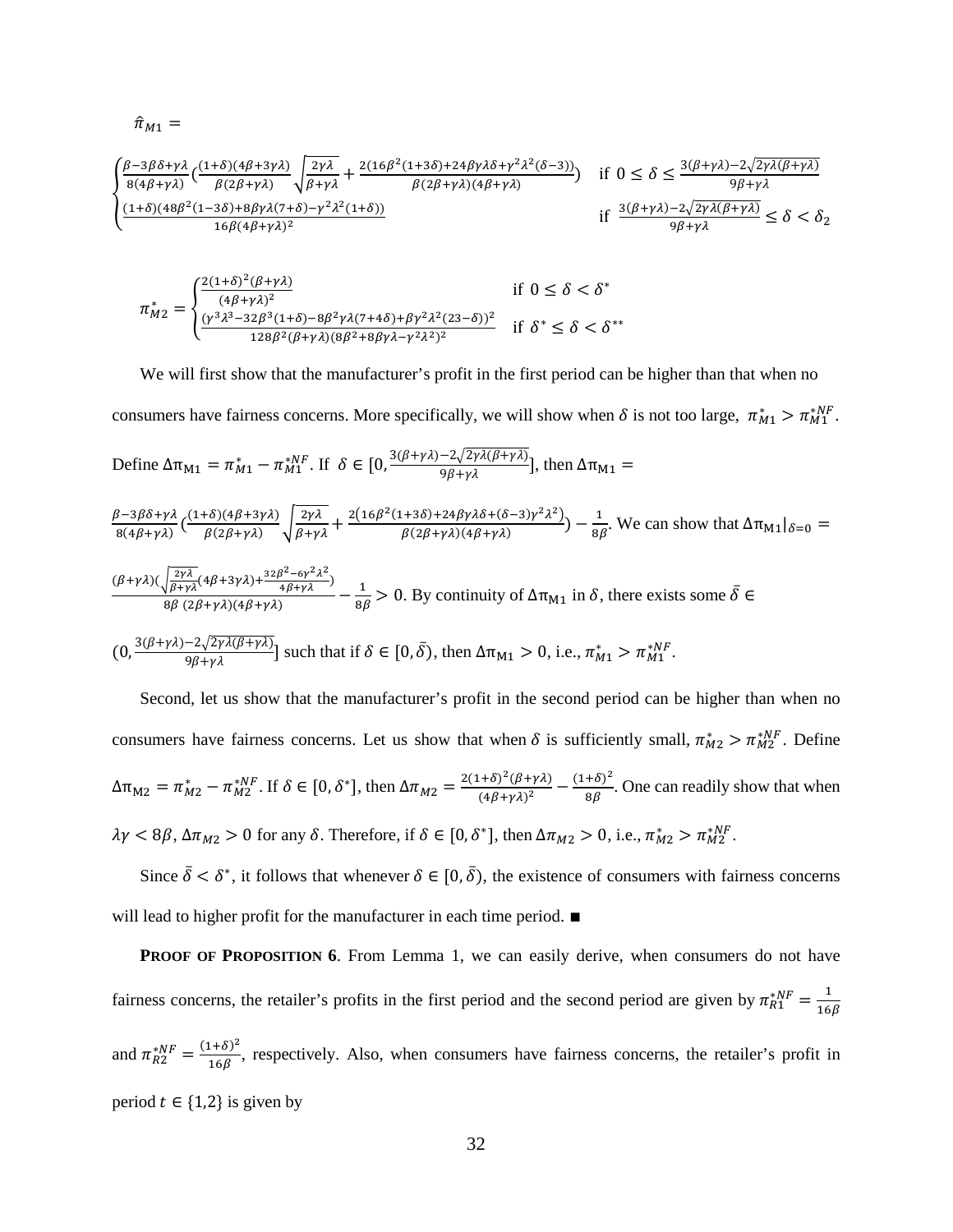$$
\pi_{R1}^* = \begin{cases}\n\hat{\pi}_{R1} & \text{if } 0 \le \delta < \delta^* \\
\frac{(8\beta^2 + \beta\gamma(5 - 3\delta)\lambda - 3\gamma^2 \lambda^2)(8\beta^2 + \beta\gamma\lambda(9 + \delta) + \gamma^2 \lambda^2)}{128\beta^2(\beta + \gamma\lambda)(8\beta^2 + 8\beta\gamma\lambda - \gamma^2 \lambda^2)} & \text{if } \delta^* \le \delta < \delta^{**}\n\end{cases}
$$

where  $\hat{\pi}_{R1}$  is given below

 $\hat{\pi}_{R1} =$  $\left\{ \right\}$  $\frac{(\beta(3\delta-1)-\gamma\lambda)(8\Phi\beta^3-2\gamma^2\lambda^2(3-\delta)+\beta\gamma\lambda(24\delta+\Phi\gamma\lambda-24)+2\beta^2(24\delta+3\Phi\gamma\lambda-8))}{8\beta(2\beta+\gamma\lambda)(4\beta+\gamma\lambda)^2}$  if  $0 < \delta \leq \frac{3(\beta+\gamma\lambda)-2\sqrt{2\gamma\lambda(\beta+\gamma\lambda)}}{9\beta+\gamma\lambda}$  $\frac{\gamma(1+\delta)^2 \lambda(\gamma \lambda - 8\beta)}{16\beta(4\beta + \gamma \lambda)^2}$  if  $\frac{3(\beta + \gamma \lambda) - 2\sqrt{2\gamma \lambda(\beta + \gamma \lambda)}}{9\beta + \gamma \lambda}$  $\frac{-2\sqrt{2\gamma\lambda(\beta+\gamma\lambda)}}{9\beta+\gamma\lambda} \leq \delta < \frac{4\beta+3\gamma\lambda}{12\beta+\gamma\lambda}$ 

where 
$$
\Phi \equiv \frac{(1+\delta)(4\beta+3\gamma\lambda)}{\beta(2\beta+\gamma\lambda)} \sqrt{\frac{2\gamma\lambda}{\beta+\gamma\lambda}}.
$$
  

$$
\pi_{R2}^* = \begin{cases} \frac{(1+\delta)^2(\beta+\gamma\lambda)}{(4\beta+\gamma\lambda)^2} & \text{if } 0 \le \delta \le \delta^*\\ \frac{(32\beta^3(1+\delta)+8\beta^2\gamma\lambda(7+4\delta)+\beta\gamma^2\lambda^2(23-\delta)-\gamma^3\lambda^3)^2}{256\beta^2(\beta+\gamma\lambda)(8\beta^2+8\beta\gamma\lambda-\gamma^2\lambda^2)^2} & \text{if } \delta^* < \delta < \delta^{**} \end{cases}
$$

Note that, if  $\delta \in (\delta^{**}, \infty)$ , there will be no sales in the first period, i.e.,  $\pi_{R1}^* = 0$ ,  $\pi_R^* = \pi_{R2}^*$  and  $\pi_{M1}^* = \delta_{M1}$ 0,  $\pi_M^* = \pi_{M2}^*$ . First we will prove when the market growth rate is sufficiently large, the retailer will benefit from having a segment of consumers with fairness concerns in the market. When  $\delta \in (\delta^{**}, \infty)$ , the retailer's total profit is given by:  $\pi_R^* = \frac{(1+\delta)^2(\beta+\gamma\lambda)}{(4\beta+\gamma\lambda)^2}$ . Define  $\Delta \pi_R = \pi_R^* - \pi_R^{*NF}$ . We can show that when  $\delta >$  $\sqrt{\frac{16 \beta^2 + 8 \beta \gamma \lambda + \gamma^2 \lambda^2}{\gamma \lambda (8 \beta - \gamma \lambda)}} - 1$ ,  $\Delta \pi_R = \pi_R^* - \pi_R^{*NF} = \frac{(1+\delta)^2 (\beta + \gamma \lambda)}{(4 \beta + \gamma \lambda)^2} - \frac{1+(1+\delta)^2}{16 \beta} > 0$ , i.e.,  $\pi_R^* > \pi_R^{*NF}$ . Next we will show the manufacturer can also be better off when the market growth rate is large enough. When  $\delta \in$  $(\delta^{**}, \infty)$ , the manufacturer's total profit is given by:  $\pi_M^* = \frac{2(1+\delta)^2(\beta+\gamma\lambda)}{(4\beta+\gamma\lambda)^2}$ ; In the case without consumer fairness concerns, the manufacturer's total profit is given by:  $\pi_M^{*NF} = \frac{1+(1+\delta^2)}{8\beta}$ . Define  $\Delta \pi_M = \pi_M^*$  –  $\pi_M^{*NF}$ . One can show that, when  $\delta > \sqrt{\frac{16\beta^2 + 8\beta\gamma\lambda + \gamma^2\lambda^2}{\gamma\lambda(8\beta - \gamma\lambda)}} - 1$ ,  $\Delta \pi_M = \frac{2(1+\delta)^2(\beta+\gamma\lambda)}{(4\beta+\gamma\lambda)^2} - \frac{1+(1+\delta^2)}{8\beta} > 0$ , i.e.,  $\pi_M^* > \pi_M^{*N}$ . In sum, when  $\delta$  is sufficiently large, both the manufacturer and the retailer will be better off.

Note that one can show that the result can also hold for  $\delta < \delta^{**}$ .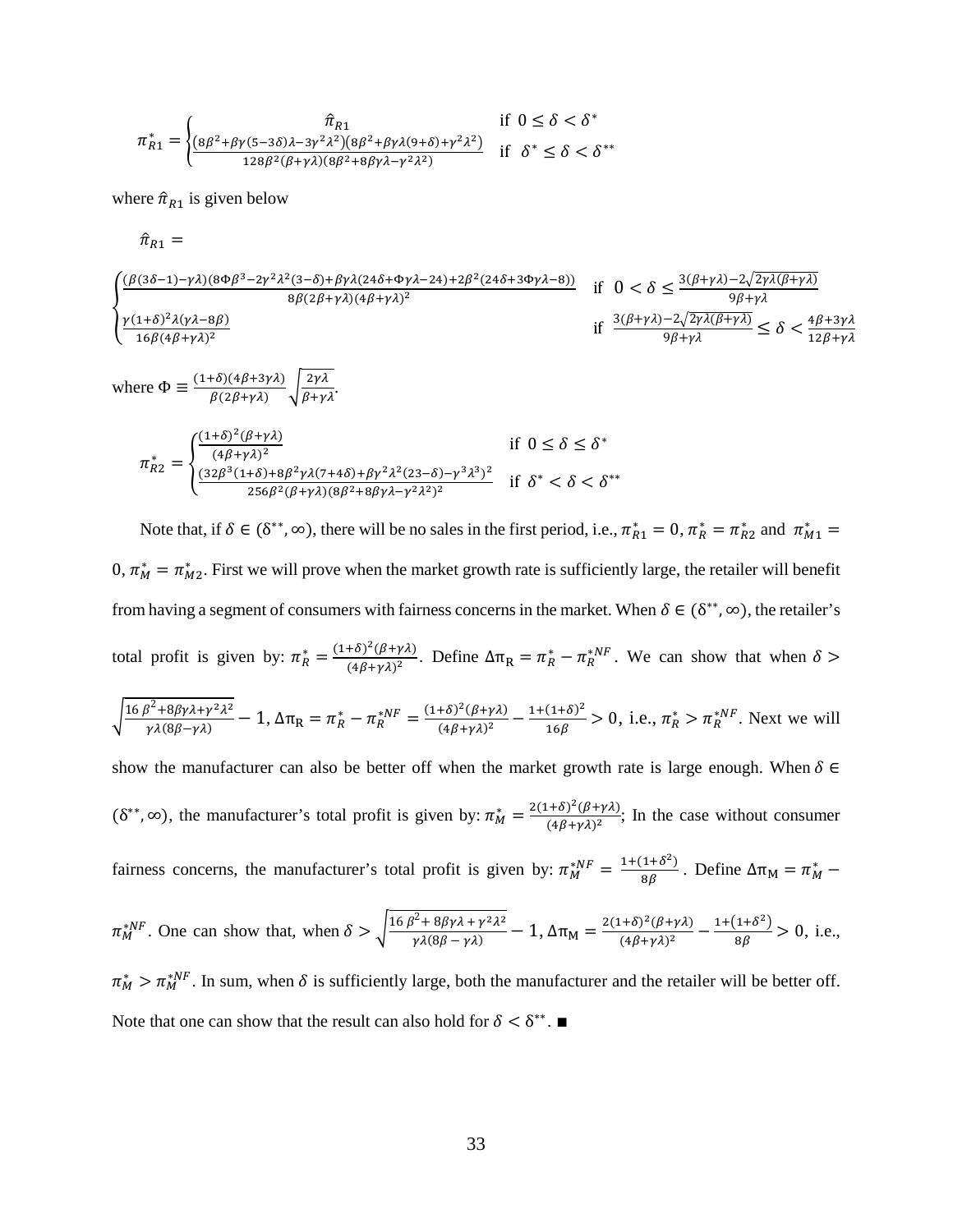# **References**

- Amaldoss W, He C (2009) Direct-to-consumer advertising of prescription drugs. A strategic analysis. *Marketing Science* 28(3):472-487.
- Amaldoss W, Jain S (2008) Research note—Trading up: A strategic analysis of reference group effects. *Marketing Science* 27(5):932-942.
- Bolton GE, Ockenfels A (2000) ERC: A theory of equity, reciprocity, and competition. *The American Economic Review* 90(1):166-193.
- Campbell MC (1999) Perceptions of price unfairness: antecedents and consequences. *Journal of Marketing Research* 36(2):187-199.
- Charness G, Rabin M (2002) Understanding social preferences with simple tests. *The Quarterly Journal of Economics* 117(3):817-869.
- Chen Y, Cui TH (2013) The benefit of uniform price for branded variants. *Marketing Science* 32(1):36- 50.
- Contreras J (2015) Disneyland pass price unfair. *The Poly Post* (March 30). [https://thepolypost.com/opinion/2015/03/30/article\\_8bcc047c-d70f-11e4-b79c-435a6611d0cc/](https://thepolypost.com/opinion/2015/03/30/article_8bcc047c-d70f-11e4-b79c-435a6611d0cc/)
- Corbett CJ, Karmarkar US (2001) Competition and structure in serial supply chains with deterministic demand. *Management Science* 47(7):966-978.
- Cui TH, Raju JS, Zhang ZJ (2007) Fairness and channel coordination. *Management Science* 53(8):1303- 1314.
- Dickson PR, Kalapurakal R (1994) The use and perceived fairness of price-setting rules in the bulk electricity market. *Journal of Economic Psychology* 15:427-448.
- Fehr E, Schmidt KM (1999) A theory of fairness, competition, and cooperation. *The quarterly journal of economics* 114(3):817-868.
- Greenleaf EA (1995) The impact of reference price effects on the profitability of price promotions. *Marketing science* 14(1):82-104.
- Guo X, Jiang B (2016) Signaling through price and quality to consumers with fairness concerns. *Journal of Marketing Research* 53(6):988-1000.
- Guo L (2015) Inequity aversion and fair selling. *Journal of Marketing Research* 52(1):77-89.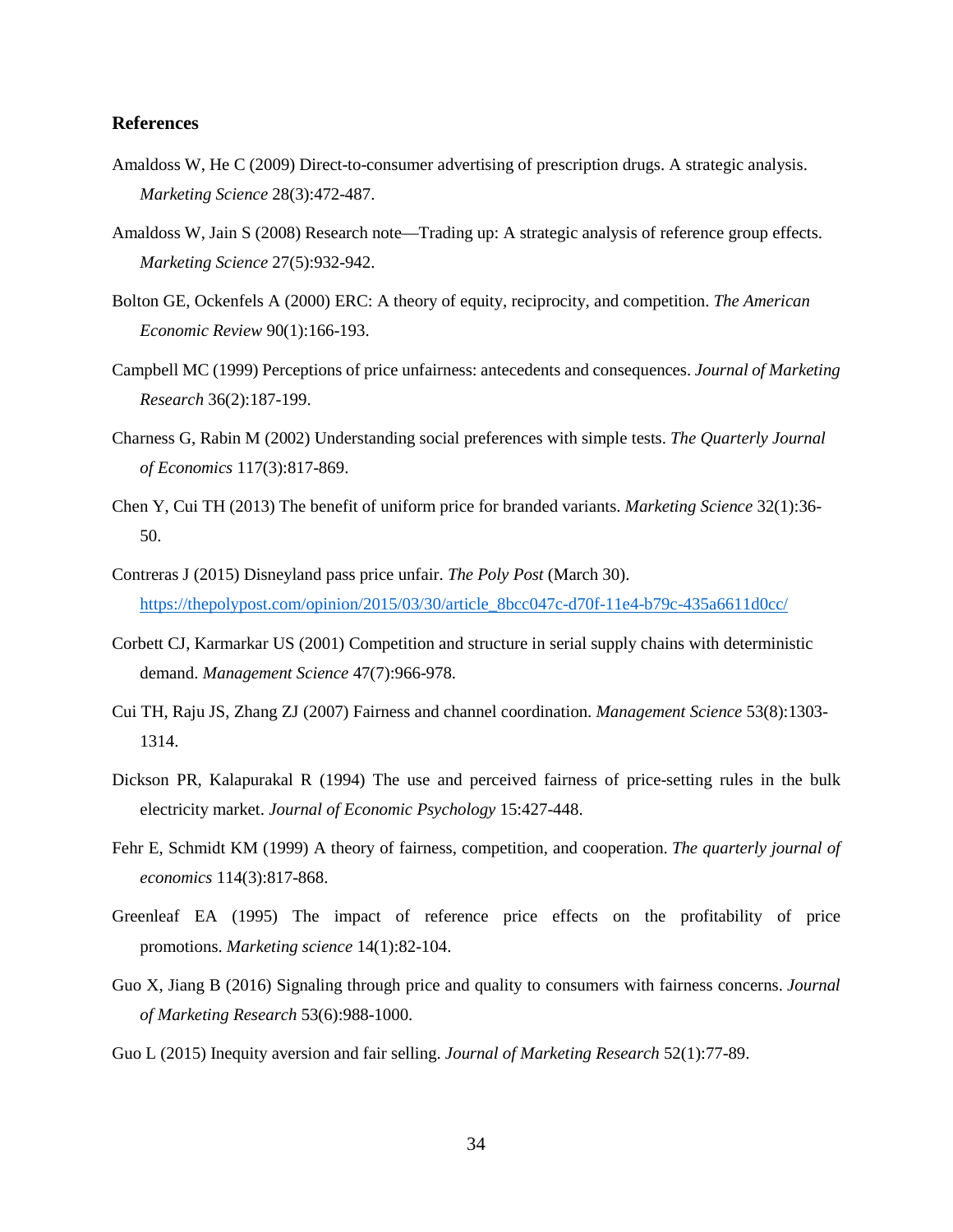- Jiang B, Liu C (2019) Managerial optimism in a competitive market. *Production and Operations Management* 28(4):833-846.
- Jiang B, Narasimhan C, Turut O (2017) Anticipated regret and product innovation. *Management Science* 63(12):4308-4323.
- Jiang B, Ni J, Srinivasan K (2014) Signaling through pricing by service providers with social preferences. *Marketing Science* 33(5):641-654.
- Kahneman D, Knetsch JL, Thaler R (1986) Fairness as a constraint on profit seeking: entitlements in the market. *The American Economic Review* 76(4):728-741.
- Kopalle PK, Rao AG, Assuncao JL (1996) Asymmetric reference price effects and dynamic pricing policies. *Marketing Science* 15(1):60-85.
- Kuksov D, Wang K (2014) The bright side of loss aversion in dynamic and competitive markets. *Marketing Science* 33(5):693-711.
- Li KJ, Jain S (2015) Behavior-based pricing: An analysis of the impact of peer-induced fairness. *Management Science* 62(9):2705-2721.
- Maxwell S (2002) Rule-based price fairness and it effect on willingness to purchase. *Journal of Economic Psychology* 23(2):191-212.
- Mazumdar T, Raj SP, Sinha I (2005) Reference price research: review and propositions. *Journal of Marketing* 69(4):84-102.
- McGuire TW, Staelin R (1983) An industry equilibrium analysis of downstream vertical integration. *Marketing science* 2(2):161-191.
- Moorthy KS (1988) Strategic decentralization in channels. *Marketing Science* 7(4):335-355.
- Narasimhan C, Turut O (2013) Differentiation or imitate? The role of context dependent preferences. *Marketing Science* 32(3):393-410.
- Raju J, Zhang ZJ (2005) Channel coordination in the presence of a dominant retailer. *Marketing Science* 24(2):254-262.
- Sandoval G (2012) Netflix's lost year: The inside story of the price-hike train wreck. <https://www.cnet.com/news/netflixs-lost-year-the-inside-story-of-the-price-hike-train-wreck/>
- Sinha I, Batra R (1999) The effect of consumer price consciousness on private label purchase. *International Journal of Research in Marketing* 16(3):237-251.